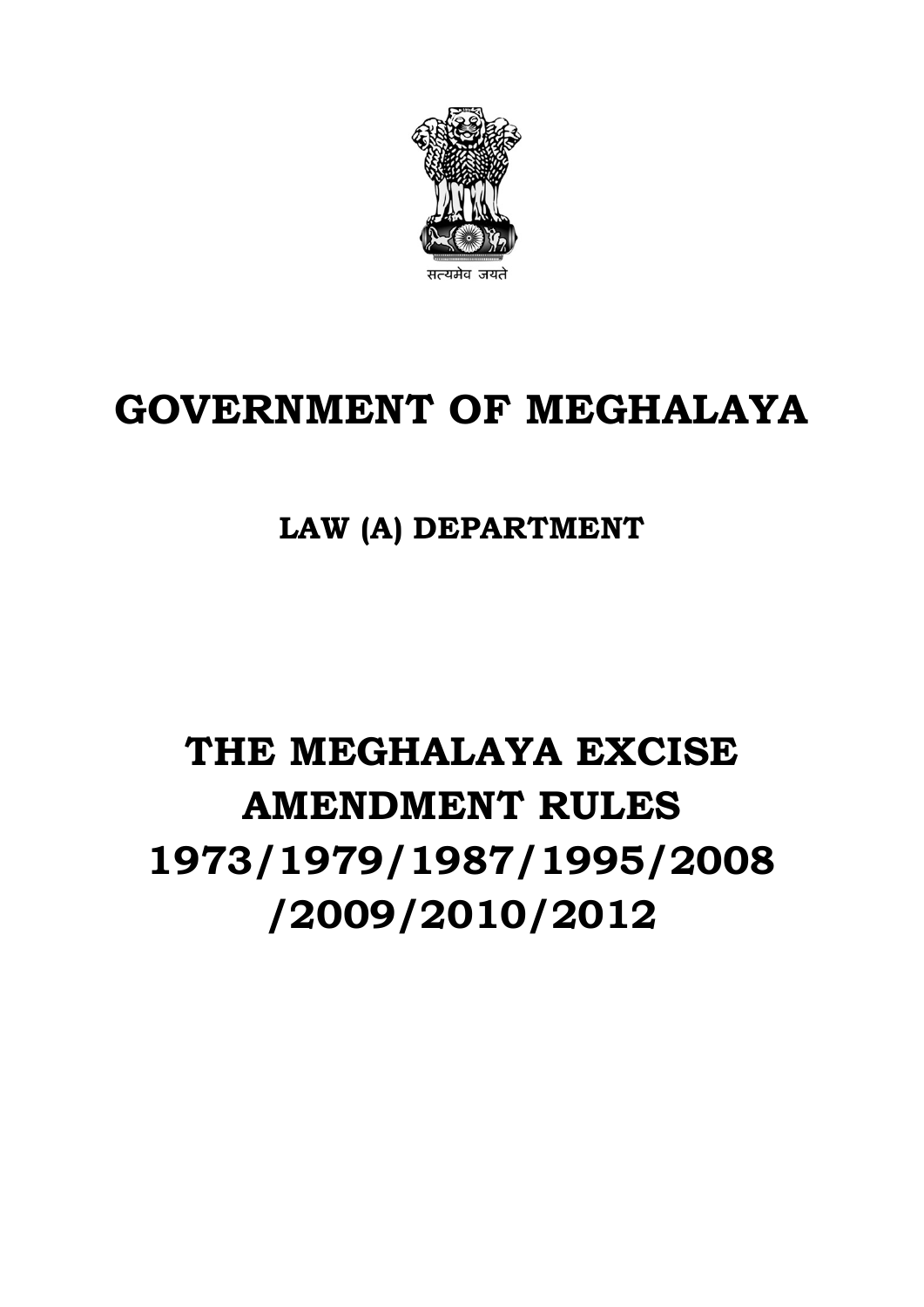Notification No. ERT. (E) 23/73/3, dated the 19th January, 1974.- In exercise of the powers conferred by Section 36 of the Meghalaya Excise Act, 1910 (Assam Act 1 of 1910 as adapted by Meghalaya), the Governor of Meghalaya is pleased to make the following amendments to the Meghalaya Excise Rules (Assam Excise Rules published under Assam Government Notification No. MEX 60/45/2, dated the 11th April, 1945 as adapted by Meghalaya) in the manner hereinafter appearing:

**1. Short title and commencement.** (1) These rules may be called the Meghalaya Excise (Amendment) Rules, 1973.

(2) They shall come into force at once.

**2. Amendment of Rule 210.-**For Rule 210, the following shall be substituted, namely:

> *"210.* No country spirit shops under the contract supply system and no outstill shop under outstill system of supply shall ordinarily be settled below the minimum monthly vend/ licence fee of Rs. 300 (three hundred).An outstill other than an outstill shop shall not be settled or renewed below the following annual fee namely:

| (a) Within a radius of $5$ K.M. of     | Rs.500 Shillong/Jowai. |
|----------------------------------------|------------------------|
| (b) Interior and outside a radius of 7 | Rs.400                 |
| K.M. from Shillong/Jowai.              |                        |
| (c) Umjajew and Umshyangiar            | Rs.300"                |
| Distillery or any other distillery.    |                        |

**3. Insertion of a new heading rule.-** After Rule 292 the following heading and rule shall be inserted, namely:

#### "**(C) COUNTRY SPIRIT**

*292-A.Licence for sale of country spirit by a licensed dealer. -*Licence for the retail sale of country spirit for consumption on the premises other than country spirit shop may be granted by the Collector with the previous sanction of the State Government on a licence fee of Rs. 300 (Rupees three hundred) per annum.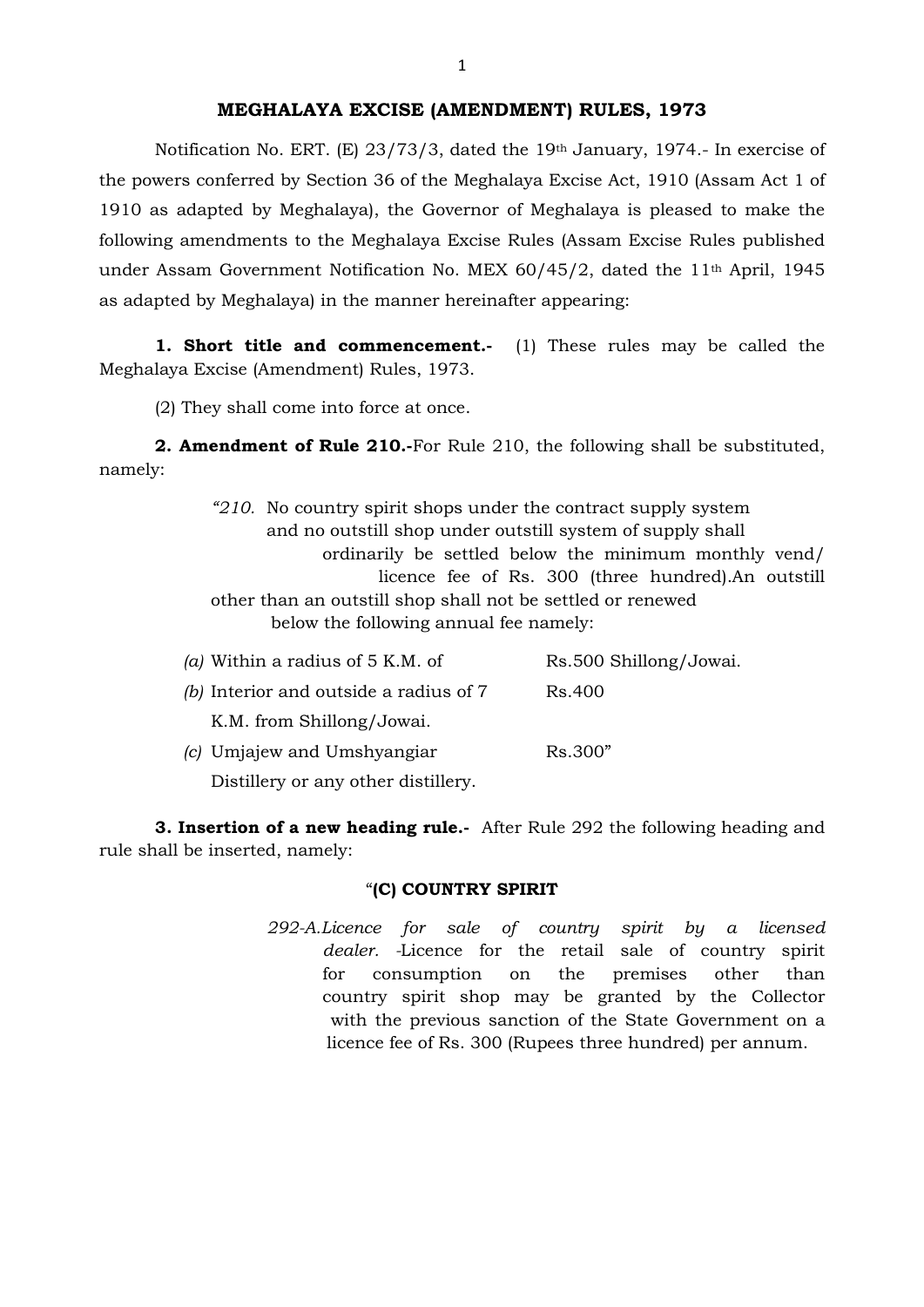### **NOTIFICATIONS**

**No. MEG/CE-152/72, dated the 11th April, 1976.-** In exercise of the powers conferred by Section 36(2)(j) of the Assam Excise Act, 1910 (Eastern Bengal and Assam Excise Act 1 of 1910), the Governor of Meghalaya is pleased to make further amendment, to the following rules, namely:

In Table I under Rule 244 for "rate of annual licence fee" substitute the following:

|     | Licence                                                                                                                                                     | Rate of annual<br>fee |
|-----|-------------------------------------------------------------------------------------------------------------------------------------------------------------|-----------------------|
|     | (1)                                                                                                                                                         | (2)                   |
| (1) | Licence for the wholesale of foreign liquor to the trade                                                                                                    | Rs.800                |
| (2) | Licence for retail sale of foreign liquor to the public for<br>consumption "Off" the premises.                                                              | Rs.400                |
| (3) | Licence for the sale of foreign liquor to the public for<br>consumption 'On' the premises except hotels, restaurants,<br>theatres, cinemas or other places. | Rs.400                |
| (4) | Licence for the sale of foreign liquor in a hotel.                                                                                                          | Rs.400                |
| (5) | Licence for the sale of foreign liquor in a club including<br>proprietary club, the profits of which are divisible among the<br>shareholders or members.    | Rs.400                |
| (6) | Canteen tenant licence under Military canteen system.                                                                                                       | Rs.200.               |

#### **COMMENTS**

*The above amendments came into force with effect from 1st April, 1973.*

**1Notification No. ERETS (E)-14/89/73, dated 27.4.1995.-** For the purpose of realisation of Excise duty, the brands of India-made foreign liquor are classified as follows with effect from 1st May, 1995.

India-made foreign liquor: Whisky, Brandy, Rum, Gin, etc.

| $(a)$ Cheap Brand       | The cost price of which is up to Rs.450 per case.  |
|-------------------------|----------------------------------------------------|
| (b) General Brand       | The cost price of which is Rs.451 up to Rs.550 per |
|                         | case.                                              |
| (c) Deluxe Brand        | The cost price of which Rs.551 up to Rs.1099 per   |
|                         | case.                                              |
| (d, Premium Brand       | The cost price of which is Rs.1,100 up to Rs.      |
|                         | 3,000 per case.                                    |
| (e) Super Premium Brand | The cost price of which is Rs.3,001 and above per  |
|                         | case.                                              |
|                         |                                                    |

This is in partial modification of this Department's Notification No. ERTS (E)- 14/89/59, dated 14th December, 1994.

2Notification No. ERTS (E)-14/89/72, dated 27,4,1995.- In exercise of the powers conferred by Section 21 of the Meghalaya Excise Act (Assam Excise Act 1 of 1910)and in modification of this Department's Notification No. ERTS (E)-14/89/51,

<sup>1.</sup> Published in the Meghalaya Gazette, Part V-A, date 11.5.1995, page 111.

<sup>2.</sup> Published in the Meghalaya Gazette, Part V-A, date 11.5.1995, page 108.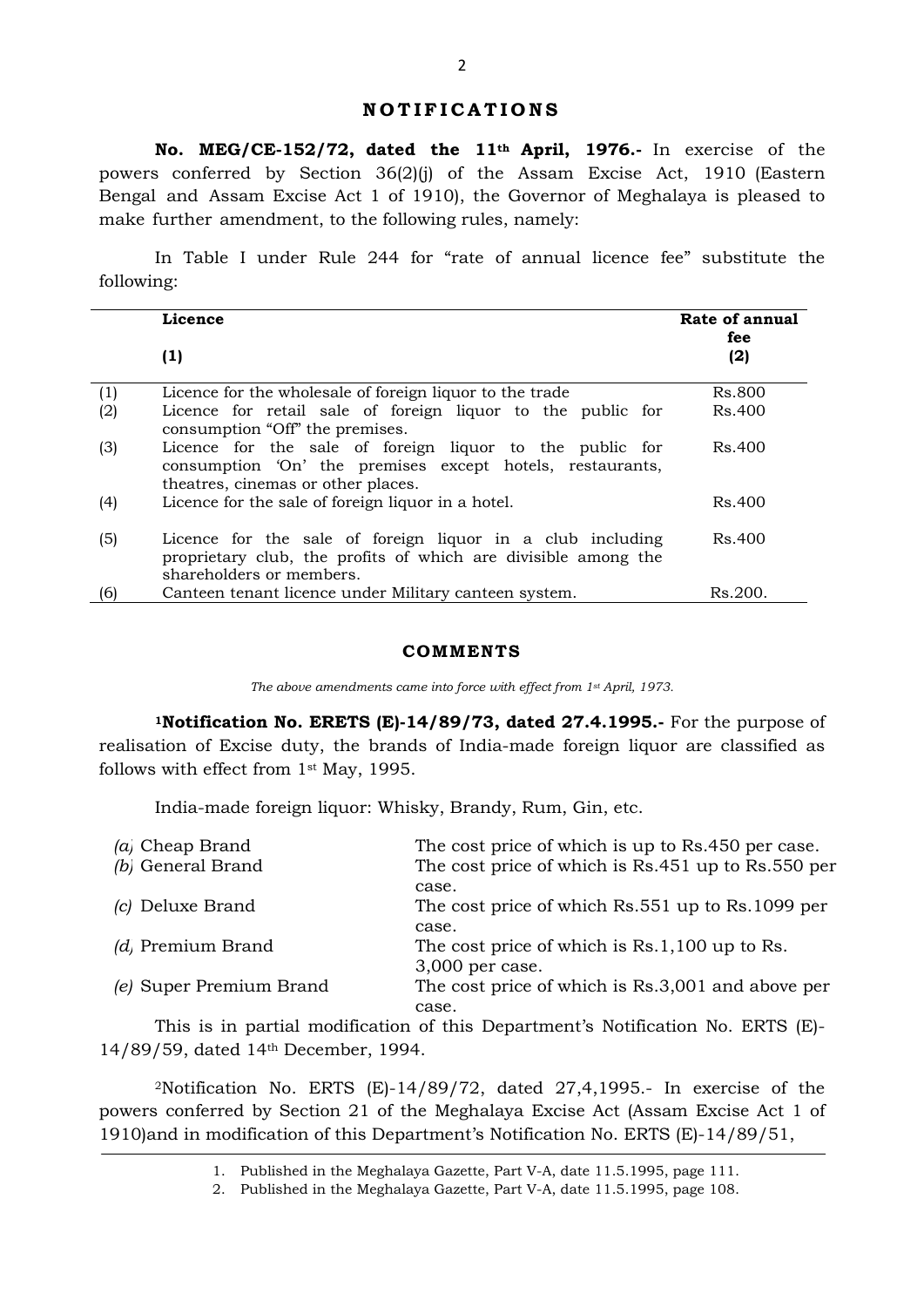# **NORTH-EASTERN REGION LOCAL ACTS AND RULES**

Dated 8th November, 1993 Government of Meghalaya hereby direct that the rate of Excise duty on India-made foreign liquor of all kinds named below imported or manufactured in any distillery or brewery in the territories of Meghalaya in which the Act applies shall be levied at the rate as mentioned below against each kind with effect from 1st May, 1995:

| Kinds of India-made foreign liquor                                                                                                                                                                           | Quantity               | <b>Rate of Excise Duty</b>                                             |
|--------------------------------------------------------------------------------------------------------------------------------------------------------------------------------------------------------------|------------------------|------------------------------------------------------------------------|
| 1. Beer-<br>(a) Proof strength of below 8.75<br>(b) Above 8.75 proof strength<br>2. India-made foreign liquor per                                                                                            | Per litre<br>Per litre | Rs.8.95. Per litre<br>12<br>Rs.70 per case<br>of<br>bottles of 650 ml. |
| L.P.L. Whisky, Brandy, Rum,<br>Gin, etc.-                                                                                                                                                                    |                        |                                                                        |
| (a) Cheap Brand                                                                                                                                                                                              | Per L.P.L.             | Rs.51.85p. or Rs.350 per<br>case of 12 bottles of 750<br>ml.           |
| (b) General Brand                                                                                                                                                                                            | Per L.P.L.             | Rs. 61.48p. or Rs.415 per<br>case of 12 bottles of 750<br>ml.          |
| (c) Deluxe Brand                                                                                                                                                                                             | Per L.P.L.             | Rs. 76.29p. or Rs. 515 per<br>cases of 12 bottles of 750<br>ml.        |
| (d) Premium Brand                                                                                                                                                                                            | Per L.P.L.             | Rs. 118.51p. or Rs.800 per<br>case of 12 bottles of 750ml.             |
| (e) Super Premium Brand                                                                                                                                                                                      | Per L.P.L.             | Rs.177.90 p. or Rs. 1200<br>per case of 12 bottles of<br>750 ml.       |
| 3. India-made<br>foreign<br>liquor,<br>rectified spirit intended for the<br>manufacture<br>of<br>Brandy,<br>Whisky, Gin, Rum, Liquors,<br>and<br>other similar<br>Cordial<br>potable alcoholic preparations. | Per L.P.L.             | Rs.61.48p. or Rs. 415 per<br>case of 12 bottles of 750<br>ml.          |
| 4. $(a)$ Wines containing not more<br>than 42 percent of proof spirit.                                                                                                                                       | Per L.P.L.             | Rs.61.48p. or Rs.415 per<br>case of 12 bottles of 750<br>ml.           |
| (b) Wines containing more than<br>42 percent of proof spirit.                                                                                                                                                | Per L.P.L.             | Rs.14.22 per L.P.L. or Rs<br>96 per case of 12 bottles of<br>750 ml.   |
| $(c)$ Champagne<br>other<br>and<br>sparking wined containing not<br>more than 42 per cent of proof<br>spirit.                                                                                                | Per L.P.L.             | Rs.14.22 per L.P.L. or Rs.<br>96 per case of 12 bottles of<br>750ml.   |

The Excise Duty on rum obtained by Canteens of Defense Personnel and other Para Military Forces stationed in Meghalaya like Assam Rifles, B.S.F., C.R.P.F., M.L.P. and home Guards shall be levied at the rate of Rs. 22.22 per L.P.L. or Rs. f150 per case of 12 bottles of 750 ml.

This cancels this Department Notification No. ERTS (E)-14/89/71, dated 28th April, 1995.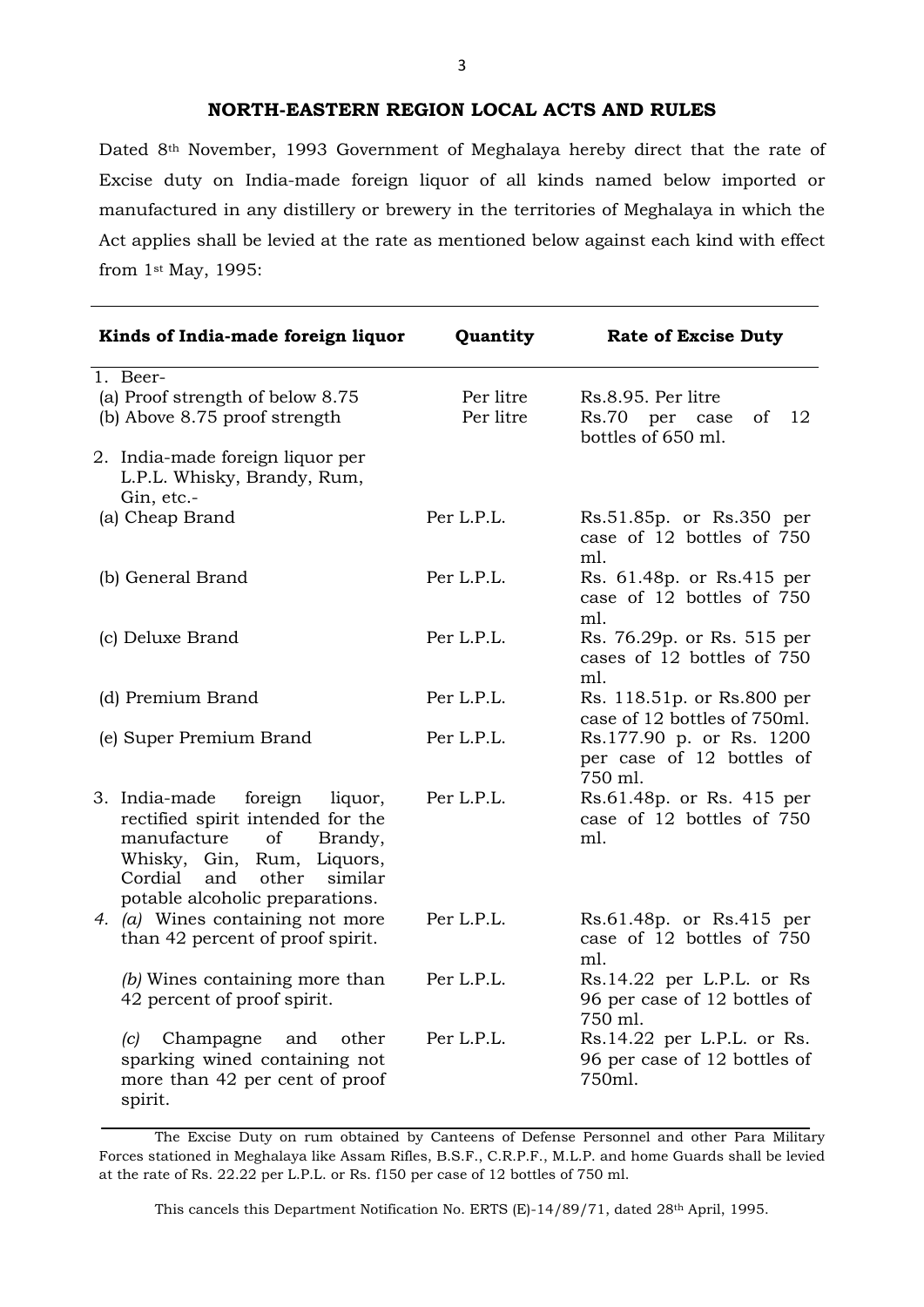# **NOTIFICATIONS**

**1Notification No ERTS (E)-58/80/126, dated 27.4.1995**.- In exercise of the powers conferred by Section 36 of the Meghalaya Excise Act (Assam Excise Act 1 of 1910 as adapted by Meghalaya) and in modification of the this Department Notification No. ERTS (E)-58/80/105, dated the 1st April, 1993 the Governor of Meghalaya is pleased to make farther amendment to the Meghalaya Excise Rules (Assam Excise Rules, 1945 as adapted by Meghalaya); as follows:

For the Existing Table 1 under rule 244 of the aforesaid rule the following shall be substituted, namely:

|    | Licence                                                                         | Rate of<br><b>Annual</b> fee<br>Rs. |
|----|---------------------------------------------------------------------------------|-------------------------------------|
| 1. | Licence for wholesale of foreign liquor under Bond licenses.                    | 70,000                              |
| 2. | Licence for retail sale of foreign liquor 'Off' the premises.                   | 25,000                              |
| 3. | Licence for retail sale of foreign liquor 'On' the premises.                    | 17,000                              |
| 4. | Licence for sale-of foreign liquor in hotels and restaurants.                   | 17,000                              |
| 5. | Bar licence to holders of hotels or restaurants, clubs, theatres<br>or cinemas. | 17,000                              |
| 6. | Canteen tenant licenses under Military Canteen system.                          | 6,500                               |
| 7. | Licence for distillery                                                          | 60,000                              |

#### **"TABLE – I**

This cancels this Department's Notification No. ERTS (E) – 51/80/125, dated 28th April, 1995.

This Order shall come into force with immediate effect from 1st May, 1995.

\_\_\_\_\_\_\_\_\_\_\_\_\_\_\_\_\_\_

1. Published in the Meghalaya Gazette, Part V-A, dated 11, 5.1995, pages.109, 110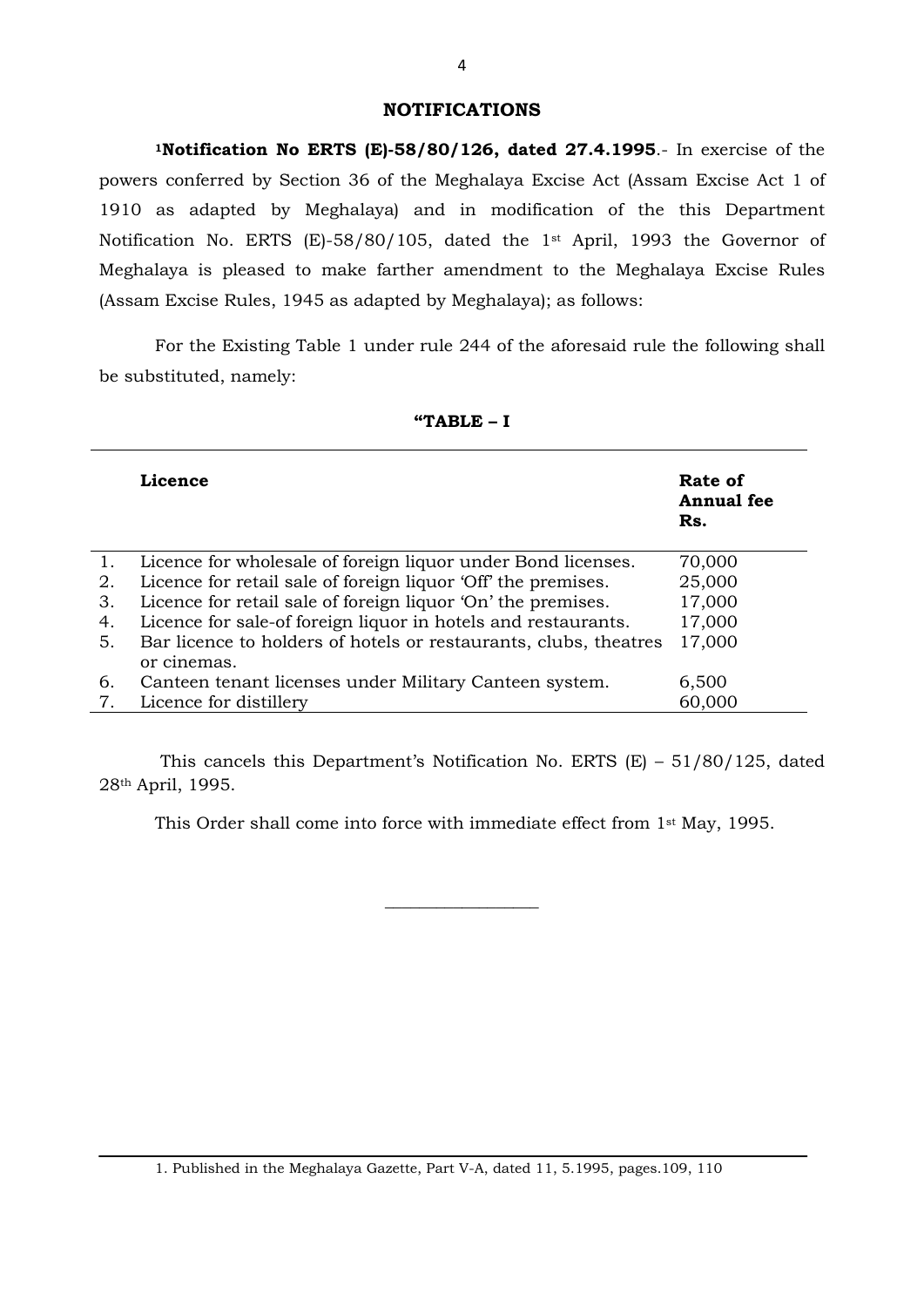#### **PART VA.] THE GAZETTE OF MEGHALAYA, JULY 19, 1979**

#### **The 10th July, 1979**

*No.ERT (E)32/7/4.-* In exercise of the powers conferred by Section 36 of the Meghalaya Excise Act (Assam Act I of 1910 as adapted by Meghalaya), the Governor of Meghalaya is pleased to make the following rules further to amend the Meghalaya Excise Rules (Assam Excise Rules as adapted by Meghalaya) in the manner hereinafter appearing:

**1.** *Short title and commencement.-* (i) These rules may be called the Meghalaya Excise (Amendment) Rules, 1979.

(ii) They shall come into force at once.

**2.** *Addition of a new heading and rule.-* After Rule 361, the following heading and rule shall be added, namely:-

#### "(9) CHECK POST

*362 – Check post.-* Government may set up check posts at such places as it may by notification specify and consequently barriers in the form of a contrivance may be erected at those places to enable traffic being intercepted, detained and searched".

### **T.BUDKMA**

 Officer on Special Duty to the Govt. of Meghalaya, Excise Registration and Taxation Department.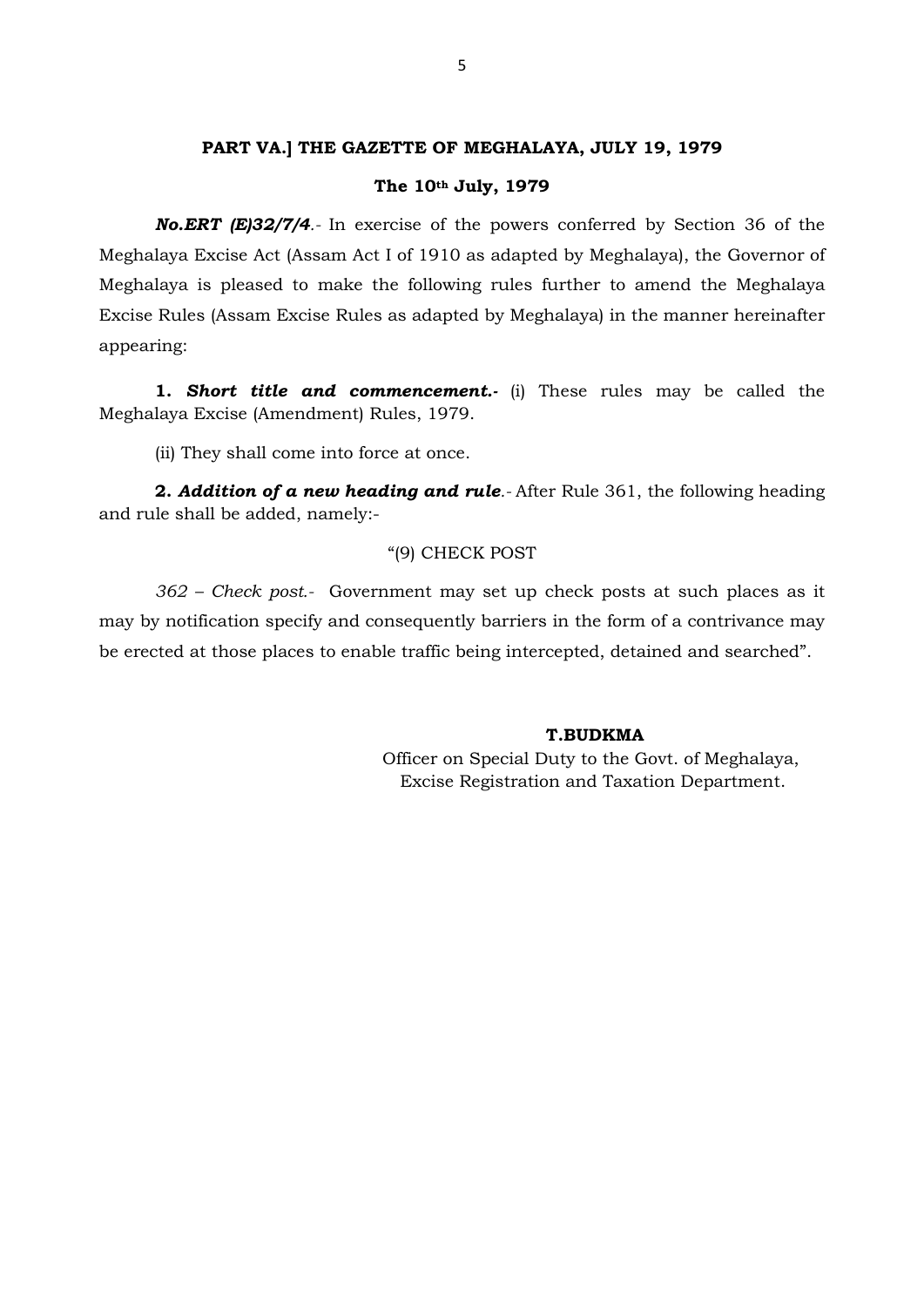# **The 13th April, 1987**

No. ERT (E) 44/87/9.- In exercise of the power conferred by Section 36 of the Meghalaya Excise (Assam Excise Act I of 1910 as adapted by Meghalaya), the Governor of Meghalaya is pleased to make the following amendments to the Meghalaya Excise Rules (Assam Excise Rules published under Assam Government Notification No.MEX.60/45/2, dated 11th April, 1945 as adapted by Meghalaya) (hereinafter referred to as the said Rules); namely:-

**1. Short title and commencement**.- (1) These Rules may be called the Meghalaya Excise (Amendment) Rules, 1987.

(2) They shall come into force at once.

**2. Revision of fees under Rule 3.-** For the existing rate of fees specified under sub-rule (2) of rule 3 of the said Rules the following new rates shall be substituted, namely:-

Rates of the pass fee on import of Indian made Foreign Liquor by private individuals under note to rule 3, namely:-

|        | Kind of foreign liquor                                                     | Rate when imported in bottle                                                                                        |
|--------|----------------------------------------------------------------------------|---------------------------------------------------------------------------------------------------------------------|
|        | (1)                                                                        | (2)                                                                                                                 |
| 1. (1) | Whisky, Brandy, Gin, Rum,<br>Wines, Liquors, Champagne<br>and other wines. | Rs.4.25 p. per bottle of 750 ml.<br>$Rs.1.40 p$ , per bottle of $750 ml$ .<br>on Rum imported for Defence Canteens. |
| (2)    | Do.                                                                        | Rs. 3.40 p. per bottle containing 600 ml.                                                                           |
| (3)    | Do.                                                                        | Rs. 2.83 p. per bottle containing 500 ml.                                                                           |
| (4)    | Do.                                                                        | Rs. 2,13 p. per bottle containing 375 ml.                                                                           |
| (5)    | Do.                                                                        | Rs. 1.70 p. per bottle containing 300 ml.                                                                           |
| (6)    | Do.                                                                        | Rs. 1.42 p. per bottle containing 250 ml.                                                                           |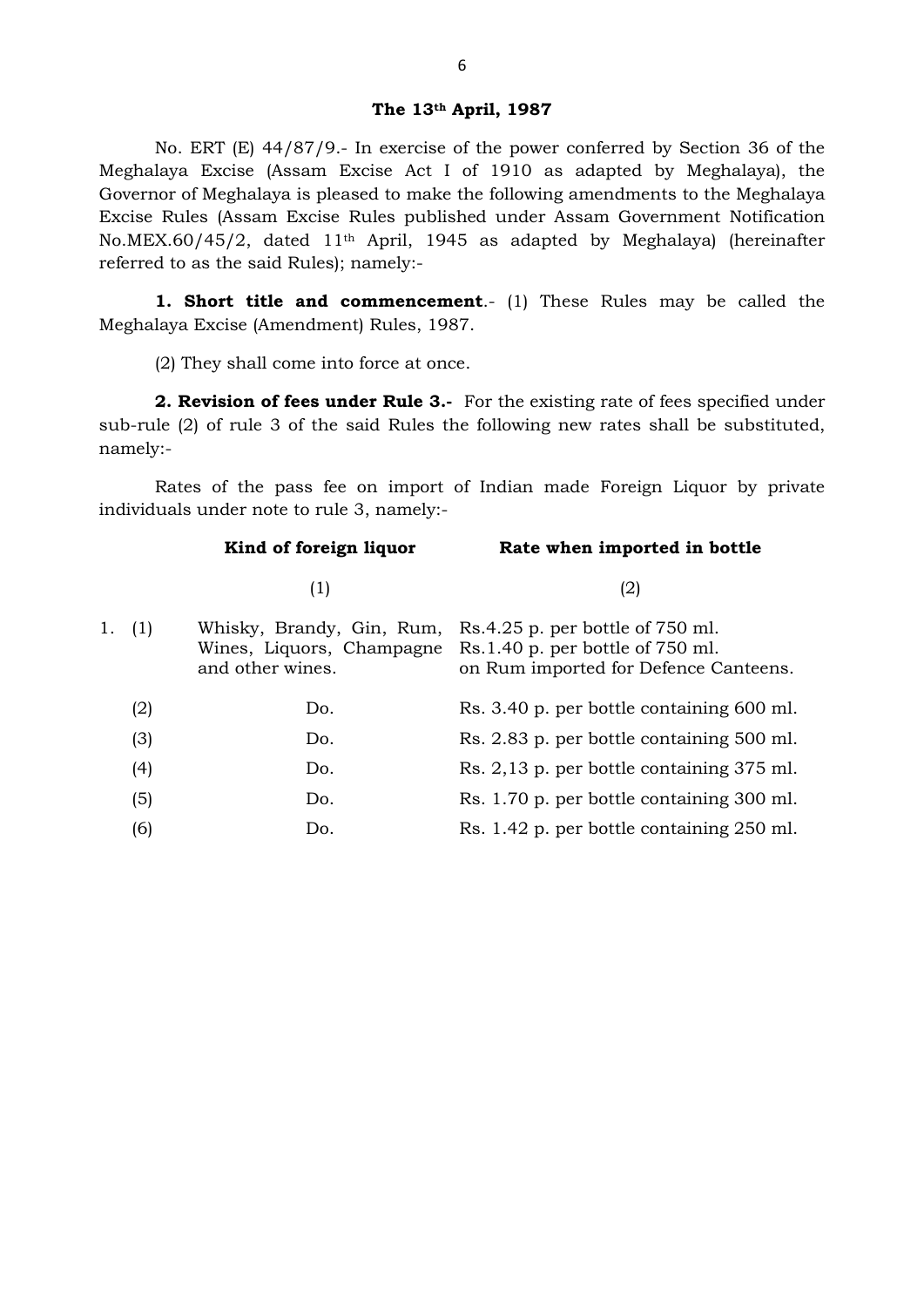# **THE GAZETTE OF MEGHALAYA, APRIL 30, 1987 [PART VA.**

|    |     | Kind of foreign liquor                                  | Rate when imported in bottle             |
|----|-----|---------------------------------------------------------|------------------------------------------|
|    |     | (1)                                                     | (2)                                      |
| 2. | (1) | Bear, Cider, Perry, Ale and<br>other fermented liquors. | Re.0.40 p. per bottle containing 750 ml. |
|    | (2) | Do.                                                     | Re.0.35 p. per bottle containing 650 ml. |
|    | (3) | Do.                                                     | Re.0.32 p. per bottle containing 600 ml. |
|    | (4) | Do.                                                     | Rs.0.20 p. per bottle containing 375 ml. |
|    | (5) | Do.                                                     | Re.0.17 p. per bottle containing 325 ml. |
|    | (6) | Do.                                                     | Re.0.16 p. per bottle containing 300 ml. |
|    | 7)  | Do.                                                     | Re.0.13 p. per bottle containing 250 ml. |

3. **Revision of fees under Rule 245.-** In Rule 245 of the said Rules, for the existing rates of fees prescribed under Table II A the following new rates shall be substituted, namely.-

# **TABLE II A**

# **INDIAN MADE FOREIGN LIQUOR**

Rate of vend fee (Gallonage fee) chargeable on retail sale under Table II A or Rule 245, namely:-

|           | Kind of liquor                                                                           | Rate when imported in bottle                                                                                              |
|-----------|------------------------------------------------------------------------------------------|---------------------------------------------------------------------------------------------------------------------------|
|           | (1)                                                                                      | (2)                                                                                                                       |
| 1.<br>(1) | Brandy,<br>Whisky,<br>Gin,<br>Wines, Liquors,<br>Rum,<br>other<br>Champagne and<br>wines | $Rs.4.25$ p. per bottle of $750$ ml.<br>$Rs.1.40 p.$ per bottle of $750 ml.$<br>Rum imported for the Defence<br>Canteens. |
| (2)       | Do.                                                                                      | Rs.3.40 p. per bottle containing 600 ml.                                                                                  |
| (3)       | Do.                                                                                      | Rs.2.84 p. per bottle containing 500 ml                                                                                   |
| (4)       | Do.                                                                                      | Rs.2.13 p. per bottle containing 375 ml                                                                                   |
| (5)       | Do.                                                                                      | Rs.1.70 p. per bottle containing 300 ml                                                                                   |
| (6)       | Do.                                                                                      | Rs.1.42 p. per bottle containing 250 ml                                                                                   |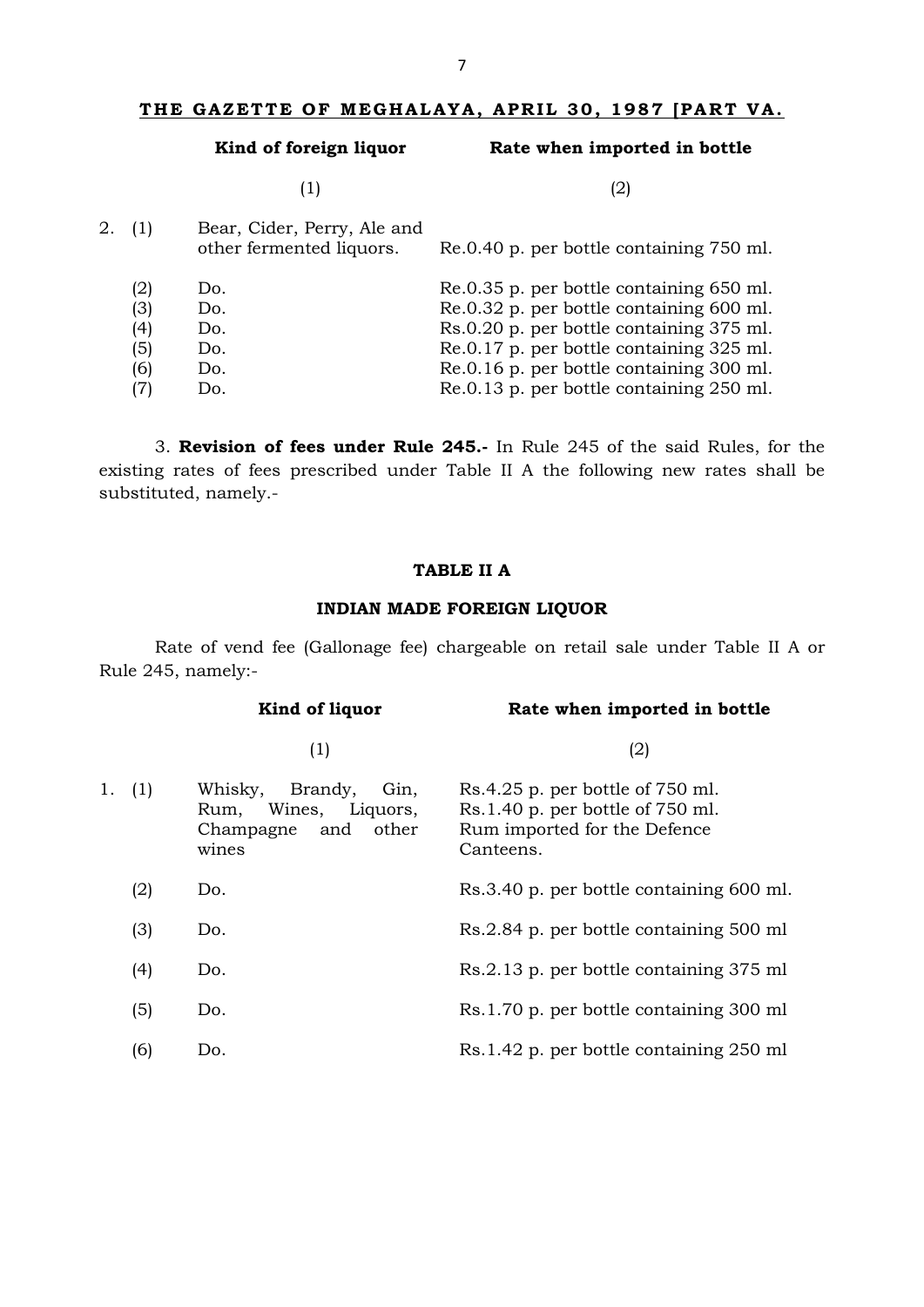# **PART VA.]THE GAZETTE OF MEGHALAYA, APRIL 30, 1987 109**

|        | Kind of foreign liquor   | Rate when imported in bottle                                         |
|--------|--------------------------|----------------------------------------------------------------------|
|        | (1)                      | (2)                                                                  |
| 2. (1) | other fermented liquors. | Bear, Cider, Perry, Ale and Re.0.40 p. per bottle containing 750 ml. |
| (2)    | Do.                      | Re.0.35 p. per bottle containing 650 ml.                             |
| (3)    | Do.                      | Re.0.32 p. per bottle containing 600 ml.                             |
| (4)    | Do.                      | Rs.0.20 p. per bottle containing 375 ml.                             |
| (5)    | Do.                      | Re.0.17 p. per bottle containing 325 ml.                             |
| (6)    | Do.                      | Re.0.16 p. per bottle containing 300 ml.                             |
| (7)    | Do.                      | Re.0.13 p. per bottle containing 250 ml.                             |
|        |                          |                                                                      |

P.K. GOGOI Joint Secy. to the Government of Meghalaya Excise, Registration, Taxation & Stamps, Department.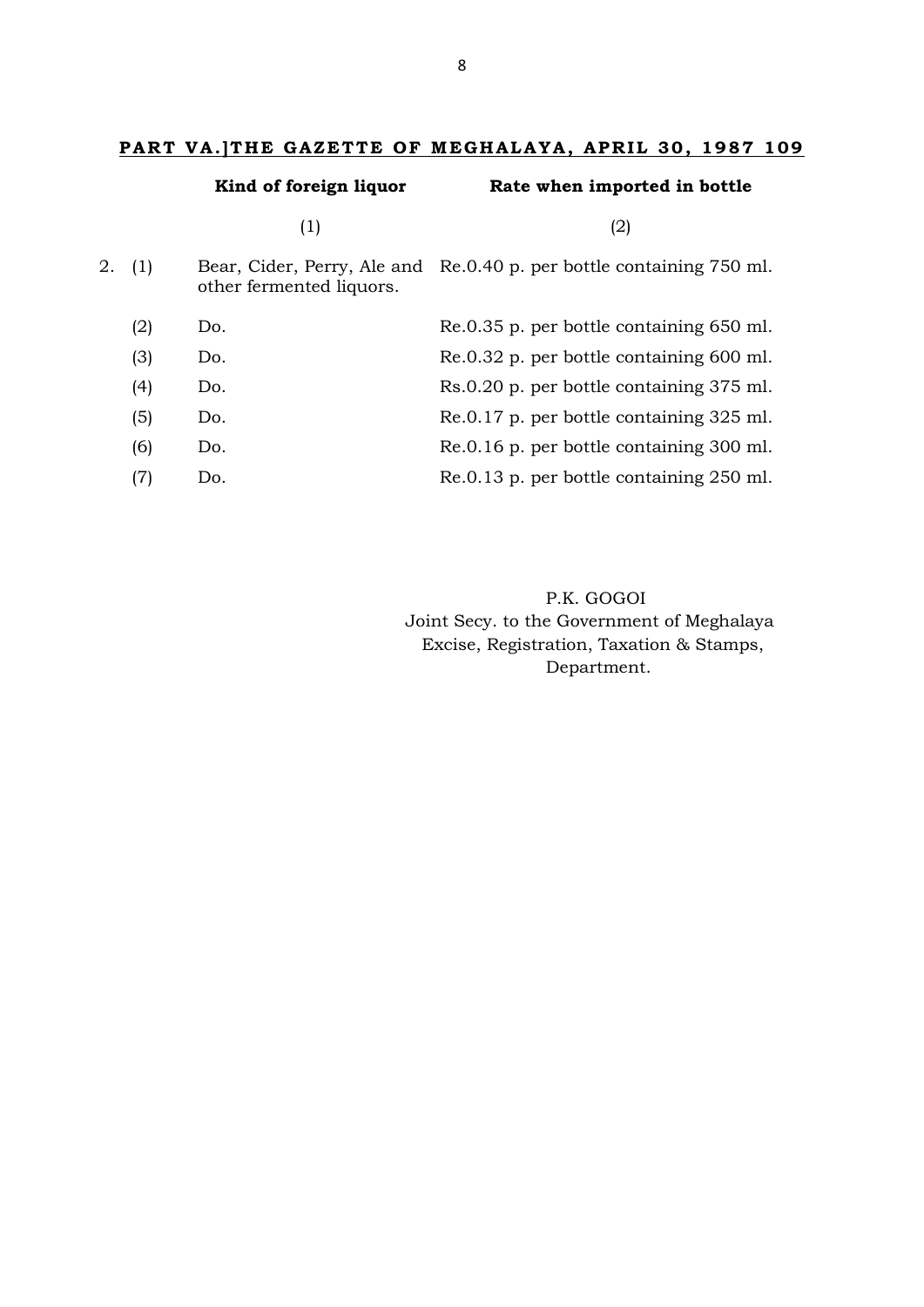**Notification No. ERTS (E) -58/80/127, dated 27.4.1995.-** In exercise of the powers conferred by Section 36 of the Meghalaya Excise Act (Assam Act f1 of 1910 as adapted by Meghalaya) and in partial modification of this Department Notification No. ERTS (E)-58/80/104, date 1st April, 1995 the Governor of Meghalaya is pleased to make further amendments to the Meghalaya Excise Rules (Assam Excise Rules as adapted and amended by Meghalaya) (hereinafter referred to as the principal rules) namely:

**1. Short title and commencement**.- (1) These Rules may be called the Meghalaya Excise (Amendment) Rules, 1995.

(2) They shall come into force with effect from 1st May, 1995.

**2. Amendment of Rule 370.-** (1) in Rule 370 of the Principal Rules, for the existing rule the following shall be substituted, namely:

"In Rule 370 IMFL (India-made foreign liquor) includes Brandy, Whisky, Rum, Vodka, Gin, Wine, Liquor and Beer.

- *"370*. *Imposition of pass fee for importing India-made foreign liquor in Meghalaya. -* (1) Notwithstanding anything contained in these Rules, no import permit for import of I.M.F.L. into Meghalaya shall be issued to any person unless a pass fee for the privilege of such import of Rs.3 (Rupees three) only per bulk litre in respect of the IMFL other than Beer and of Rs.2 (Rupees two) only per bulk litre in respect of Beer has been paid.
- (2) The fees payable under sub-rule (1) shall be made through the respective District or Sub-divisional Excise Offices before issue of import permit.

This cancels this Department Notification No. ERTS (E)-58/80/126, date 28th April, 1995.

\_\_\_\_\_\_\_\_\_\_\_\_\_\_\_\_\_\_\_\_

<sup>1.</sup> Published in the Meghalaya Gazette, Part V-A, date 11, 5, 1995, page. 107.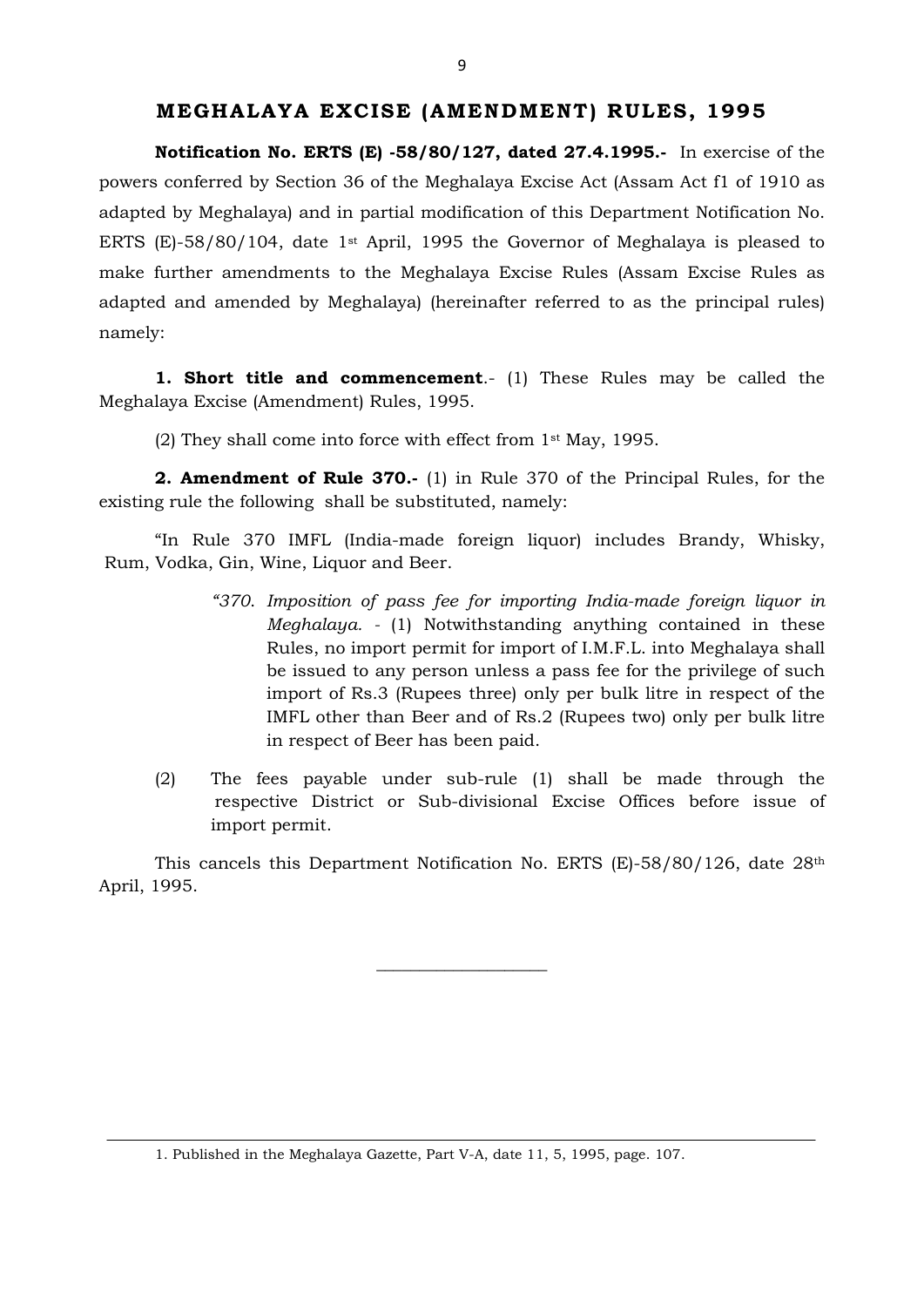**Notification No. ERTS (E) - 8/80/124, dated 28. 4. 1995.** - In exercise of the powers conferred by Section 36 of the Meghalaya Excise Act (Assam Act 1 of 1910 as adapted by Meghalaya) and in partial modification of this Department Notification No. ERTS (E)-58/80/64, date 12th September, 1990, the Governor of Meghalaya is pleased to make further amendments to the Meghalaya Excise Rules (Assam Excise Rules as adapted and amended by Meghalaya) (hereinafter referred to as the Principal Rules), namely:

**1. Short title and commencement. -** (1) These Rules may be called the Meghalaya Excise (Amendment) Rules, 1995.

(2) They shall come into force with immediate effect.

**2. Amendment of Rule 210.- I**n Rule 210 of the Principal Rules, for the existing Clause (a), (b) and (c) the following shall be substituted, namely:

| a) Centralised area | Rs.800  |
|---------------------|---------|
| b) Other areas      | Rs.1500 |

*Explanation.-* "Centralised areas" means those places in which the outstills are brought together to distilled liquor for supply to Government shops under the supervision of Excise staff posted in the area.

 $\overline{\phantom{a}}$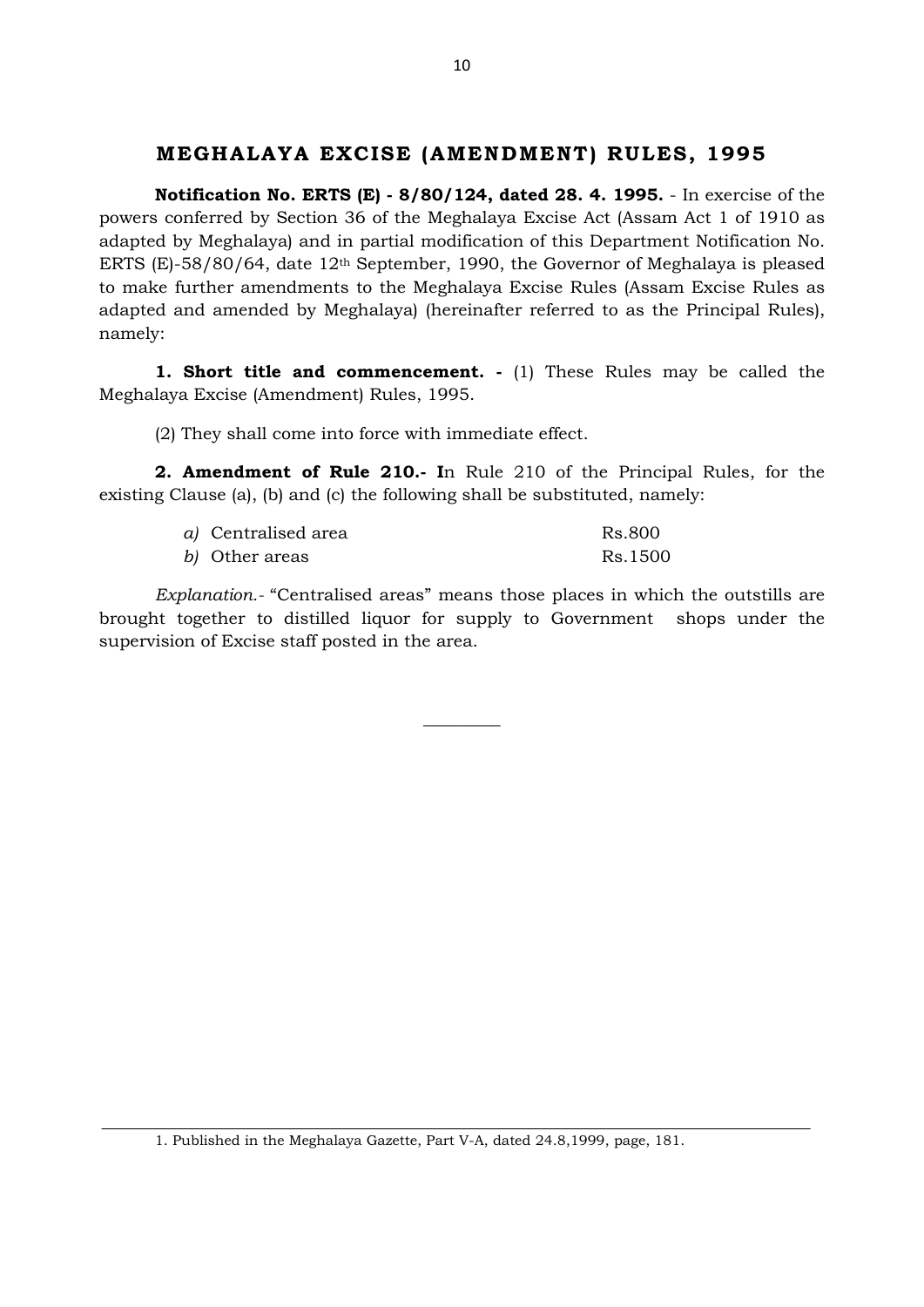**Notification No. ERTS (E) - 32/76/144, dated 4.11.1995**. - In exercise of the powers conferred by Section 36 of the Meghalaya Excise Act (Assam Excise Act 1 of 1910 as adapted by Meghalaya) and in supersession of this Department Notification No. ERTS (E)-32/76/98, dated 19th May, 1983, the Governor of Meghalaya is pleased to make following amendments to the Meghalaya Excise Rules (Assam Excise Rules, 1945 as adapted) (hereinafter referred to as the Principal Rules), namely:

**1. Short title and commencement. -** (1) These Rules may be called the Meghalaya Excise (Amendment) Rules, 1995.

(2) They shall come into force with immediate effect.

**2. Amendment of Rule 318 of the Principal Rules. –** For the Rule 318 of the Principal Rules, the following shall be substituted, namely:

*"318*. *Hotels, restaurants and bars. –* Premises licensed as such hotels, restaurants and clubs and bars attached to such hotels, restaurants and clubs and also other premises licensed for 'On' sale of foreign liquor, may be kept open for the sale of liquor from 1.00 p.m. to 9.00 p.m.

Provided that tourist, on production of a special permission (No, and date to be entered in the Daily Sales Book), granted by the Collector may be served or supplied at any time specified in the aforesaid permission."

 $\overline{\phantom{a}}$ 

<sup>1.</sup> Published in the Meghalaya Gazette, Part V-A, dated 23.11.1995.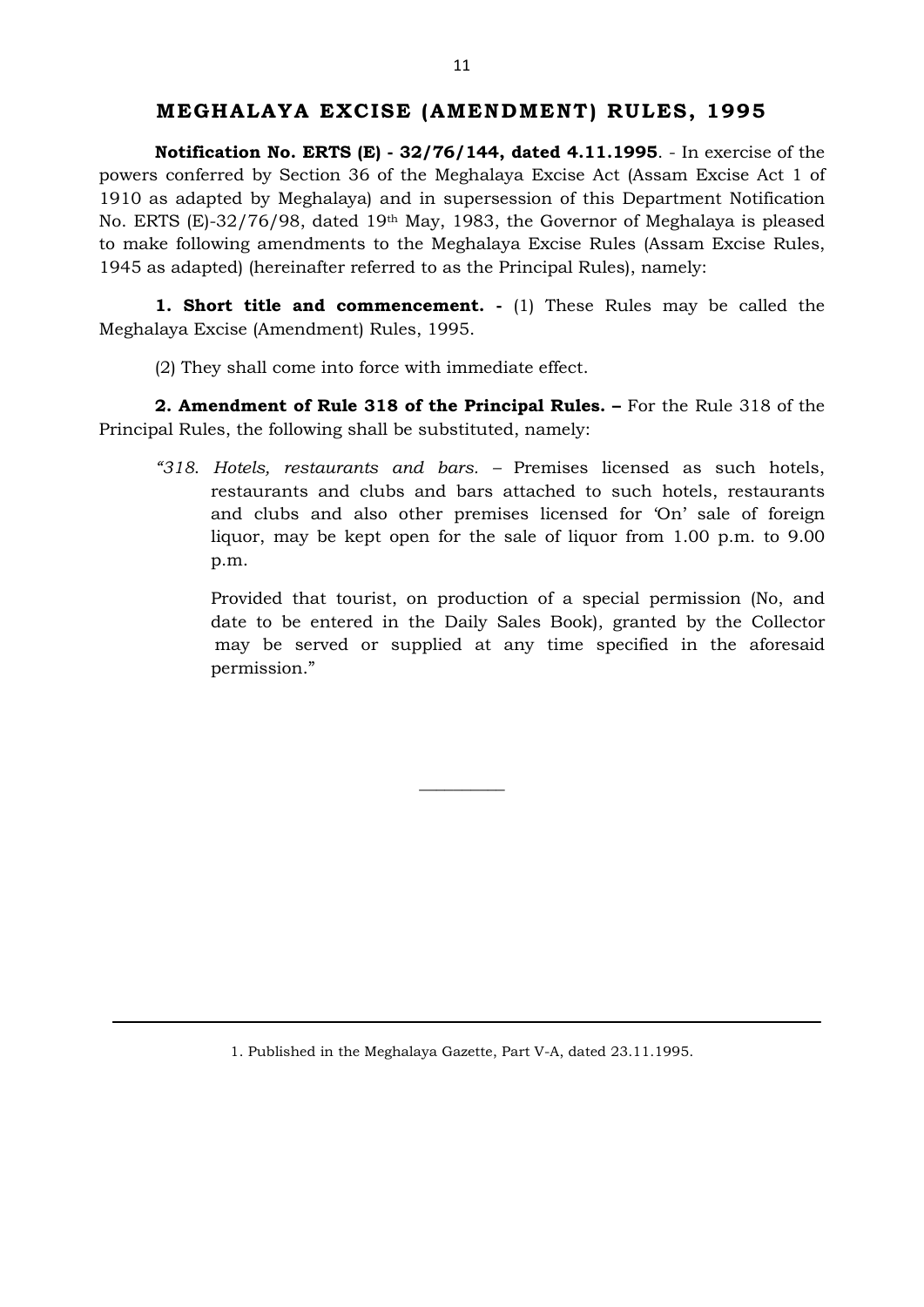**Notification No. ERTS (E) - 32/76/144, dated 4.11.1995**. - In exercise of the powers conferred by Section 36 of the Meghalaya Excise Act (Assam Excise Act 1 of 1910 as adapted by Meghalaya) and in supersession of this Department Notification No. ERTS (E)-54/85/9, dated 3rd September, 1986, the Governor of Meghalaya is pleased to make the following amendments to the Meghalaya Excise Rules (Assam Excise Rules, 1945 as adapted) (hereinafter referred to as the Principal Rules), namely:

**1. Short title and commencement. -** (1) These Rules may be called the Meghalaya Excise (Amendment) Rules, 1995.

(2) They shall come into force with immediate effect.

**2. Amendment of Rule 320 of the Principal Rules. –** For the Rule 320 of the Principal Rules, the following shall be substituted, namely:

> *"320*. *Other premises. –* Premises other than those specified in Rules 319 and licensed for the wholesale or for retail sale of foreign liquor or for the retail sale of country spirit and out –stills shall be opened and closed at the following hours:

| Name of premises    |                                                            | Opening Hours | Closing Hours |
|---------------------|------------------------------------------------------------|---------------|---------------|
| A- Foreign liquor - |                                                            |               |               |
| Wholesale           | From 16 <sup>th</sup> March<br>to 15 <sup>th</sup> October | 10 a.m.       | 7 p.m.        |
| (ii) Retail 'OFF'   | From 16th October<br>to 15 <sup>th</sup> March.            | 10 a.m.       | 6 p.m.        |

Provided that on special occasions the premises licensed for the retail 'Off' sale of foreign liquor may, with the previous sanction of the Collector be kept open till f10 p.m.

 $\overline{\phantom{a}}$  , where  $\overline{\phantom{a}}$ 

1. Published in the Meghalaya Gazette, Part V-A, dated 23.11.1995.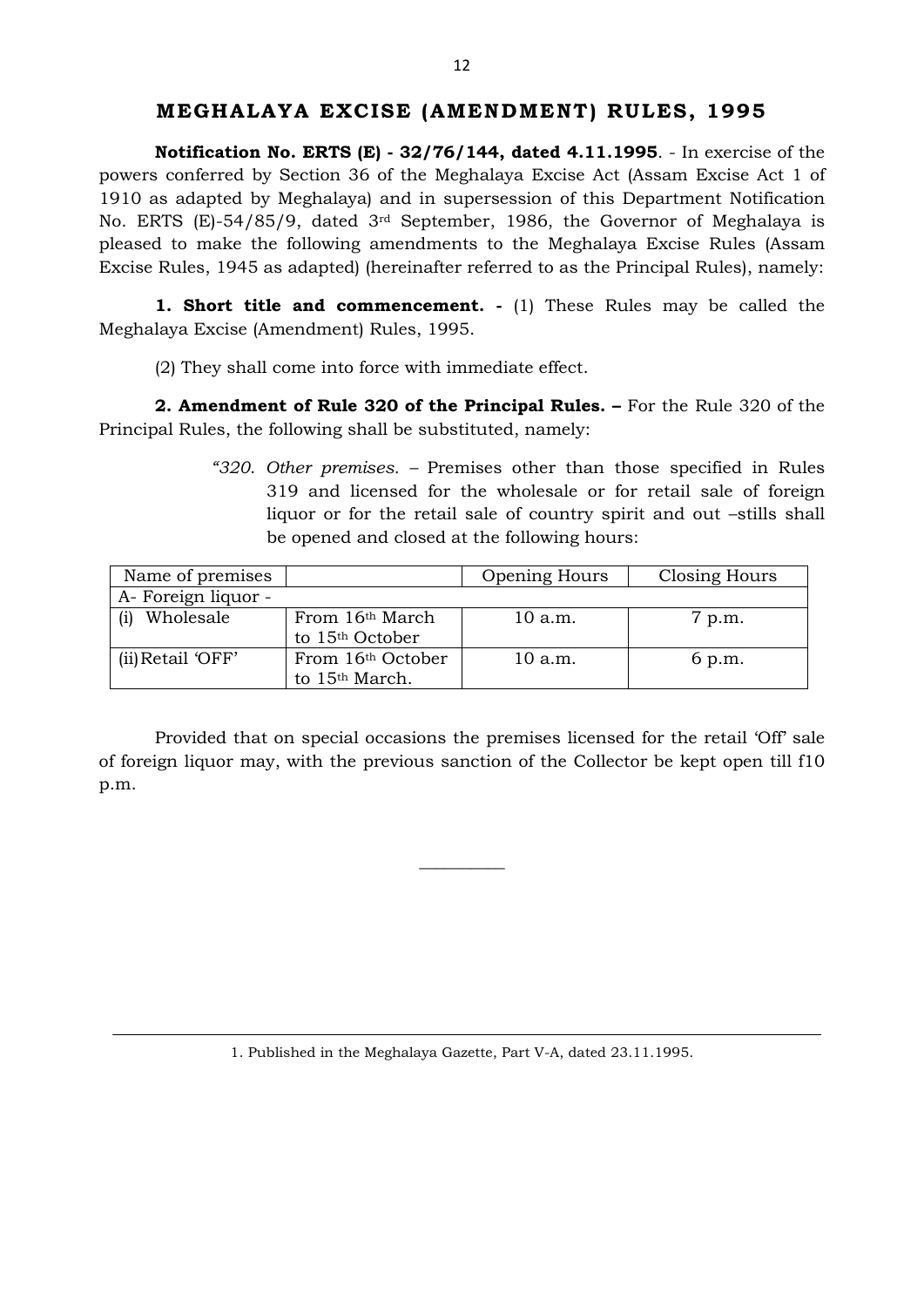#### **NOTIFICATIONS**

# **The 19th November, 2008**

**No. ERTS (E)24/2008/7.-** In exercise of the powers conferred by Section 36 of the Meghalaya Excise Act Assam Act.1 of 1910 as adapted by Meghalaya) and in partial modification of Government Notification No. ERTS (E)1/98/47 dated 25<sup>th</sup> April, 2003 the Governor of Meghalaya is hereby pleased to make the following Rules further to amend the Meghalaya Excise Rules. (Assam Rules of 1945 as adapted and amended by Meghalaya). Hereinafter referred to as the Principal Rules, namely:-

| 1. Short<br>title<br>and<br>Commencement. | 1) These rules may be called the Meghalaya Excise<br>(amendment) Rules, 2008.                                                      |
|-------------------------------------------|------------------------------------------------------------------------------------------------------------------------------------|
|                                           | They shall come into force with immediate effect.<br>2)                                                                            |
| 2. Amendment of Rule 210.                 | In Rule 210 of the Principal Rules, for the existing Table<br>-I, the following shall be substituted namely:-                      |
|                                           | (a) Centralised area Rs. 1.500/- per annum.                                                                                        |
|                                           | (b) Non-Centralised Rs.3, 000/- per annum.                                                                                         |
| 3. Amendment of Rule 243.                 | In Rule 243 of the Principal Rules, the following shall be<br>substituted, namely:-                                                |
|                                           | The license fee and fee for Rs. 1.50, 000/- per annum<br>renewal of license for Wholesale of Foreign Liquor &<br>Beyond Warehouse. |
| 4. Amendment of Rule 244.                 | <b>In Rule 244</b> of the Principal Rules of the existing Table-I,<br>the following shall be substituted namely:-                  |
|                                           | License Fee and Renewal Fee for :-                                                                                                 |
|                                           | (i) Retail sale of Foreign liquor $+$ Rs.50,000/- per<br>annum "OFF" the premises.                                                 |
|                                           | (ii) Retail Sale of Foreign Liquor "ON" the premises.                                                                              |
|                                           | (a) Bar License for starred = Rs $40,000/$ - per annum<br>Hotels.                                                                  |
|                                           | (b) Bar License for non-starred = $Rs.35,000/-$ per<br>annum Hotels. Restaurants, Clubs, Theatres,                                 |

Cinemas, etc.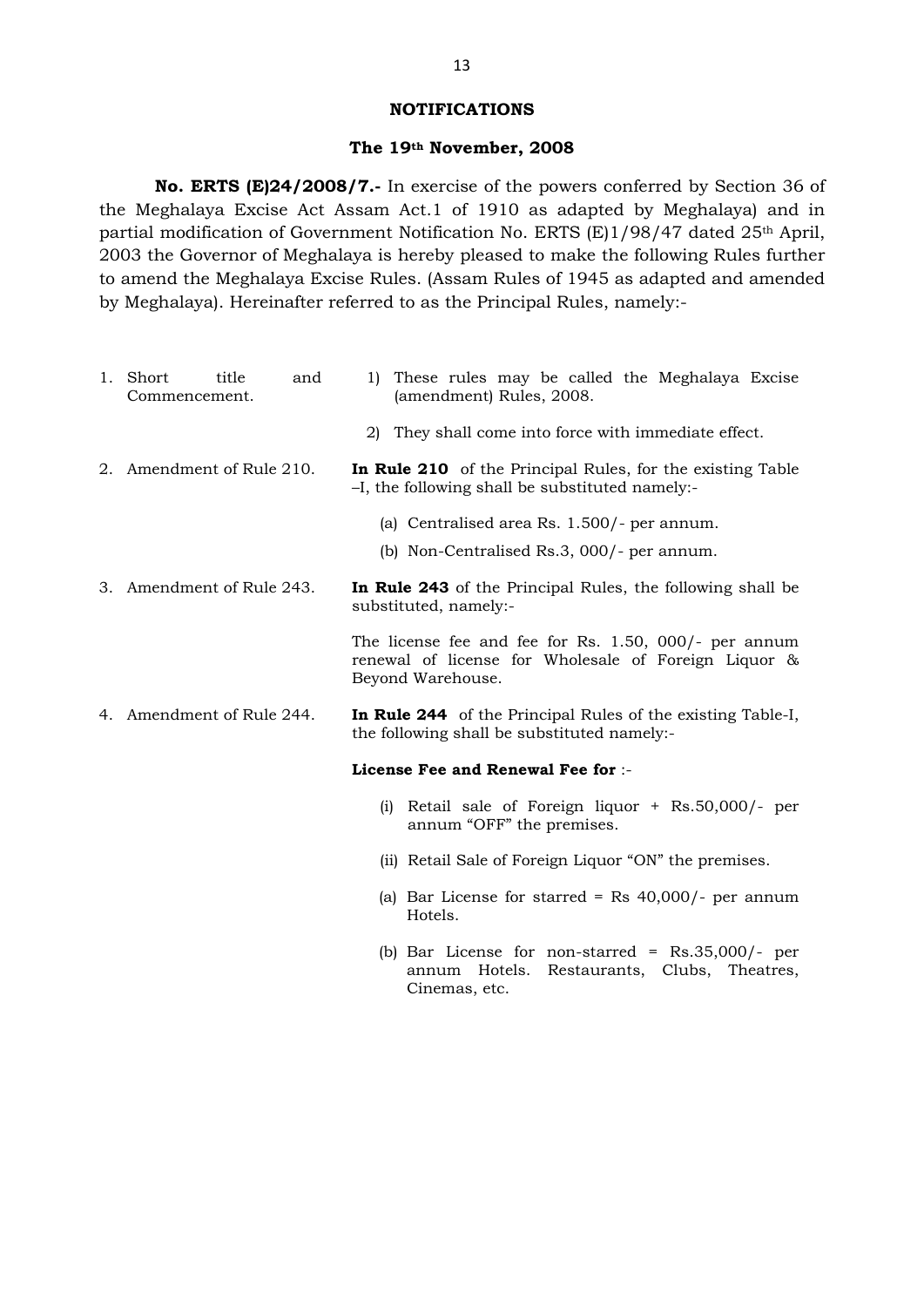|                                   | (iii) Canteen license under Canteen = Rs, 20,000/ per<br>annum tenant;                                                                                                                                                                                                                                                                                                      |
|-----------------------------------|-----------------------------------------------------------------------------------------------------------------------------------------------------------------------------------------------------------------------------------------------------------------------------------------------------------------------------------------------------------------------------|
|                                   | (iv) Distillery = Rs. 1, 10,000 $/$ - per annum.                                                                                                                                                                                                                                                                                                                            |
| 5. Amendment of Rule 245          | The Gallonage fees for IMFL is $Rs.50/-$ per case and Re. 12/-<br>for Beer per case. The Availability fees for IMFL is Rs.25/- per<br>case and for Beer Rs. 20 per case.                                                                                                                                                                                                    |
| 6. Amendment of Rule 252.         | In the Principal Rule, in Rule 252:-                                                                                                                                                                                                                                                                                                                                        |
|                                   | In sub-rule (I) for the words and figures "Rs. 75,000/-<br>(i)                                                                                                                                                                                                                                                                                                              |
|                                   | The word and figures $Rs.1,30,000/-$ " shall be<br>substituted (ii) in sub-Rule (2) for the worlds and<br>$Rs.1,00,000/-$<br>the<br>word<br>figure<br>figure<br>and<br>" $Rs.1,30,000/$ -" shall be substituted.                                                                                                                                                            |
| 7. Amendment of Rule 253<br>& 254 | In Rule 253 & 254 of the Principal Rules the following shall<br>be substituted, namely.                                                                                                                                                                                                                                                                                     |
|                                   | Wholesale of Denature Spirit Rs.7, 500/- per annum.                                                                                                                                                                                                                                                                                                                         |
|                                   | Retail Sale of Denature Spirit Rs. 2, 000/- per annum.                                                                                                                                                                                                                                                                                                                      |
| 8. Amendment of 256.              | For Rule 256 of the Principal Rules the following shall be<br>substituted namely.                                                                                                                                                                                                                                                                                           |
|                                   | "Fees for licensed sale of Rectified Spirit: The fee for<br>licensed issued to Chemist and Druggist and other firms or<br>persons for Wholesale of pure rectified spirit for medicinal,<br>industrial or scientific purposes shall be 1,200/- and for<br>Retail Sale shall be Rs. 700/-                                                                                     |
| 9. Amendment of Rule 258.         | For <b>Rule 258</b> of the Principal Rules, the following shall be<br>substituted namely:                                                                                                                                                                                                                                                                                   |
|                                   | The Fees for a licensed sale of Medicated Wines by<br><b>licensed dealer</b> " The holder of a license for the sale of<br>medicated wine and similar preparations mentioned order<br>mentioned in Order 35 (5) shall pay as an annual fee as<br>Government may from time to time by notification fix subject<br>to minimum of Rs. $1,000$ /-.                               |
| 10. Amendment of Rule 261.        | For <b>Rule 261</b> of the Principal Rules, the following shall be<br>substituted, namely:                                                                                                                                                                                                                                                                                  |
|                                   | "Fees for Bhang licensed medicinal purposes: The holder of<br>a Licence for the possession of duty paid Bhang and other<br>intoxicating drugs except liquor, for the manufacture of<br>medicinal preparations of Bhang and other<br>bonafide<br>intoxicating drugs except liquor to his own patient for bona<br>fide medicinal purposes by a Medical Practitioner, Chemist, |

to a maximum of Rs. 1,000/-

Druggist, Kaviraj or Hakim shall pay an annual fees as Government may from time to time by notification fix subject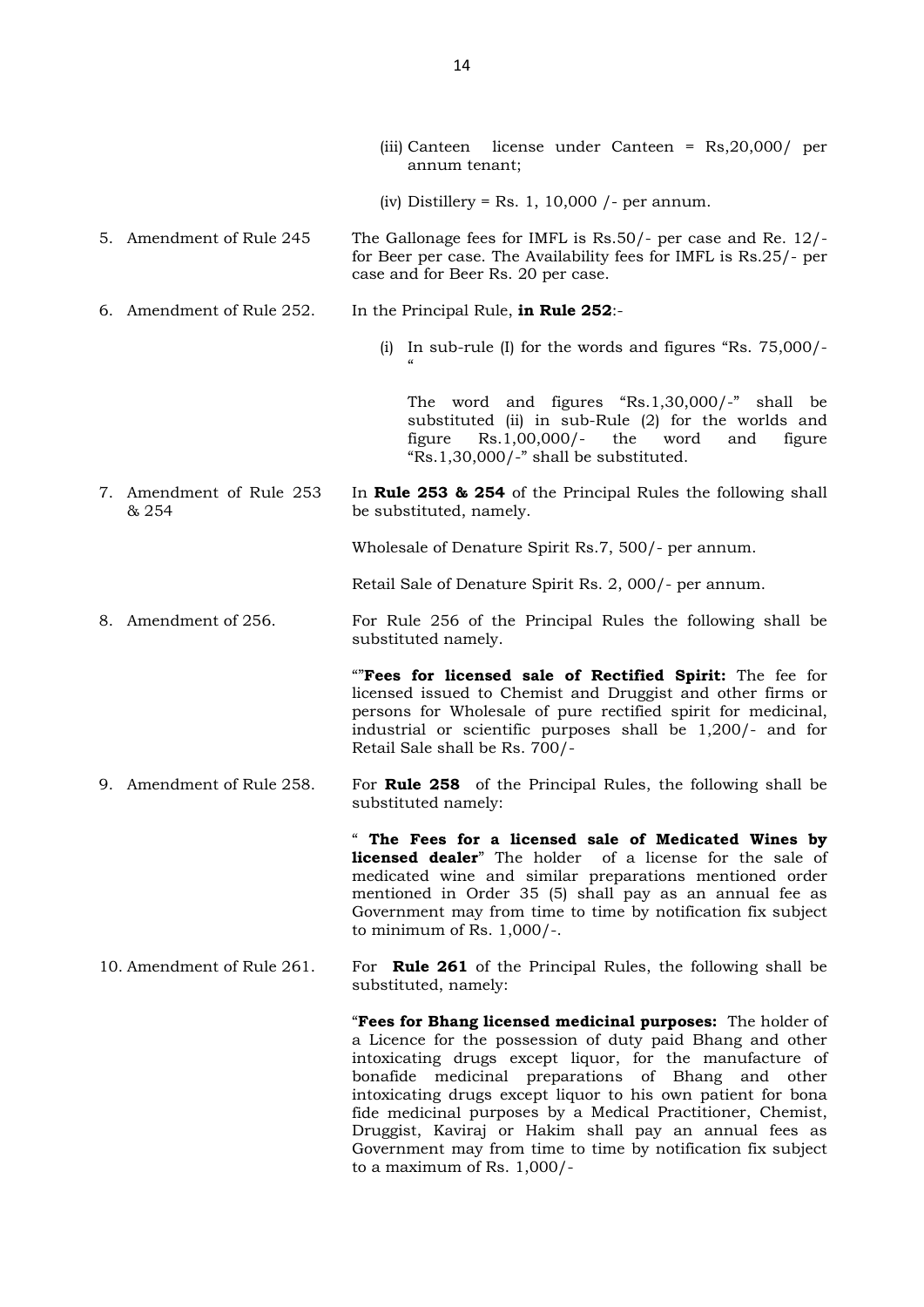11. Amendment of Rule 365 In **Rule 365** of the Principal Rules the following shall be substituted, namely, the fees for registration of a brand and label of an IMFL, beer and renewal thereof shall-

- (i) In clause (a) for the words "**thirty thousand**" and "fifteen thousand" the words "**forty five thousand**" shall be substituted.
- (ii) In clause (b) for the words "**fifteen thousand**" **and "seven thousand five hundred"** the words "**twenty two thousand**" shall respectively be substituted.

# **J.LYNGDOH**

 Secretary to the Government of Meghalaya Excise Registration Taxation & Stamps Department.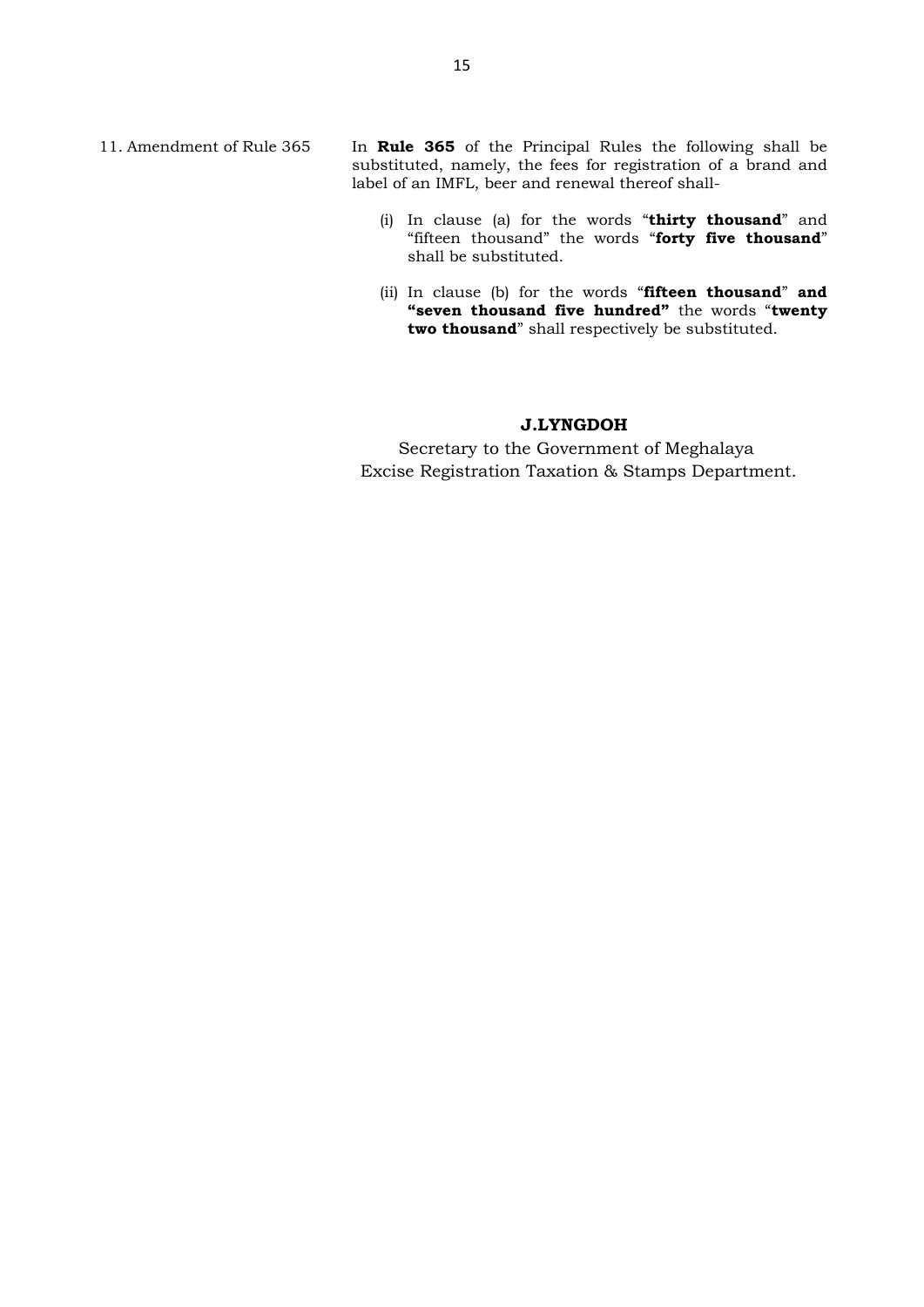#### **The 3rd July, 2009**

**No. ERTS (E) 11/98/124.** – In exercise of the powers conferred by Section 36 of the Meghalaya Excise Act (Assam Act 1 of 1910 as adapted by Meghalaya) the Governor of Meghalaya is hereby pleased to make the following Rules further to amend the Meghalaya Excise Rules. (Assam Rules of 1945 as adapted and amended by Meghalaya), hereinafter referred to as the Principal Rules, namely:

(1) Short title and Commencement (1) These rules may be called the Meghalaya Excise (Amendment Rules) 2009.

> (2) They shall come into force with effect from the date of Notification.

(i) Amendment of Rule 242 For the existing Rule 242 of the Principal Rule, the following shall be substituted, namely – "Security Deposit" – an Advance deposit pledged as Security in favour of the Commissioner of Excise for due observance of the conditions and terms of the license and ensuring prompt payment of license fees shall be deposit by Vendors of Country Spirit Shops and holder of Outstill license. The amount of Security deposit will be as follows.

| i. Jowai Country Spirit Shop          | $\begin{array}{c} \boxed{a} \text{ 6 months} \\ \text{vend fee to be} \end{array}$ |
|---------------------------------------|------------------------------------------------------------------------------------|
| ii. Country Spirit Shop outside Jowai | paid in advance                                                                    |

- iii. Outstills outside Centralised Area = Rs.6,000/-
- iv. Outstills within Centralised Area =  $Rs.3,000/-$
- (ii) Amendments of rule 246 For existing Rule 246 of the Principal Rule, the following shall be substituted , namely – "Security Deposit" – an advance deposit pledged as Security in favour of the Commissioner of Excise for due observance of the conditions and terms of the license and ensuring prompt payment of license fees shall be deposited by all licensees. The amount of Security deposit will be as follows:-
- (A) i. Bonded Warehouses  $=$  Rs.  $5,00,000/$ -
- ii. Distillery/ Bottling Units  $=$  Rs. 5,00, 000/-
- iii. IMFL retail license  $=$  Rs.  $1,00,000/$ -
- iv. Bar License  $=$  Rs.  $75,000/-$
- v. Methylated/ Rectified Spirit/ Medicinal and Toilet preparations.  $=$  Rs. 10,000/-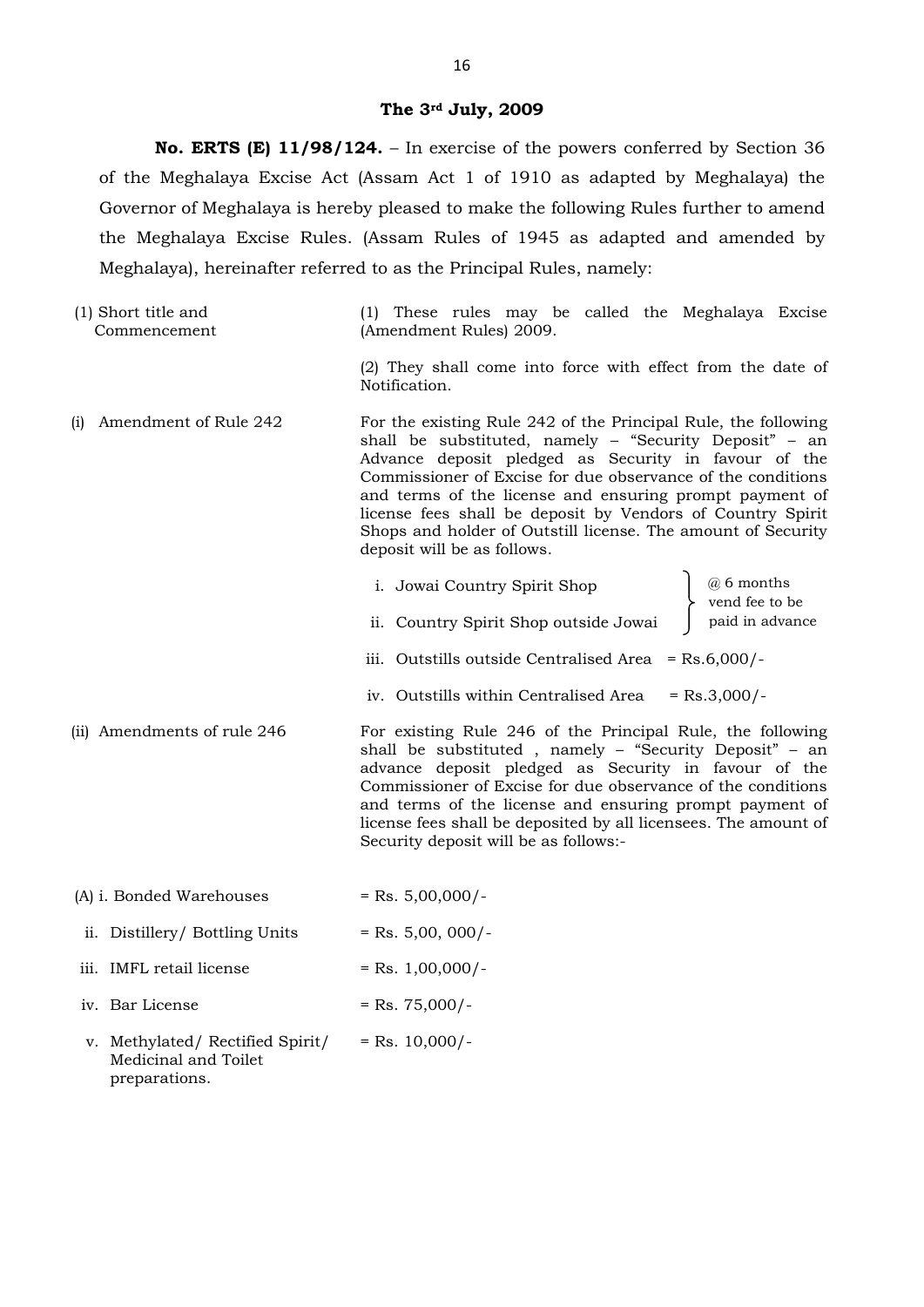| (B) Label Registration of IMFL Beer<br>Wines BIO Companies/ Distilleries.           | IMFL             | <b>Beer</b>     |
|-------------------------------------------------------------------------------------|------------------|-----------------|
| (a) IMFL & Beer                                                                     |                  |                 |
| (i) Companies Selling more than 1<br>lakh cases per year.                           | Rs. 7, 50, 000/- | $Rs.4,00,000/-$ |
| (ii) Companies selling above 50, 000<br>cases but below one lakh cases per<br>year. | $Rs. 5,00,000/-$ | $Rs.3,00,000/-$ |
| (iii) Companies selling below 50,000<br>cases per year.                             | $Rs.2,50,000/-$  | $Rs.2,00,000/-$ |
| (b) Wines $& BIO$                                                                   | Wines            | <b>BIO</b>      |
| (iv) Companies selling above 5,000<br>cases per year.                               | $Rs.2,00,000/-$  | $Rs.1,00,000/-$ |
| $(v)$ Companies selling below 5,000<br>cases per year.                              | Rs.1,00,000      | $Rs. 50,000/-$  |

The Security Deposit shall be in form of a "CALL DEPOSIT" pledged in favour of Commissioner of Excise with a validity period of 5 years and renewable on expiry thereof and shall be deposited by all licensees prior to issue/ renewal of license.

The Security Deposit so pledged is liable to be forfeited in part or in full if –

- (i) License fee is not paid in time.
- (ii) Mismanagement of the Shop duly established through and after proper enquiry and

(iii) Breach of any of the conditions of the license or infringement of any of the Excise Rules,

in addition to any other penalty prescribed under the rules.

The Security Deposit in the amended Rules 242 & 246 will apply to existing as well as new security licenses by the Government.

### **J.LYNGDOH**

 Secretary to the Government of Meghalaya Excise Registration Taxation & Stamps Department.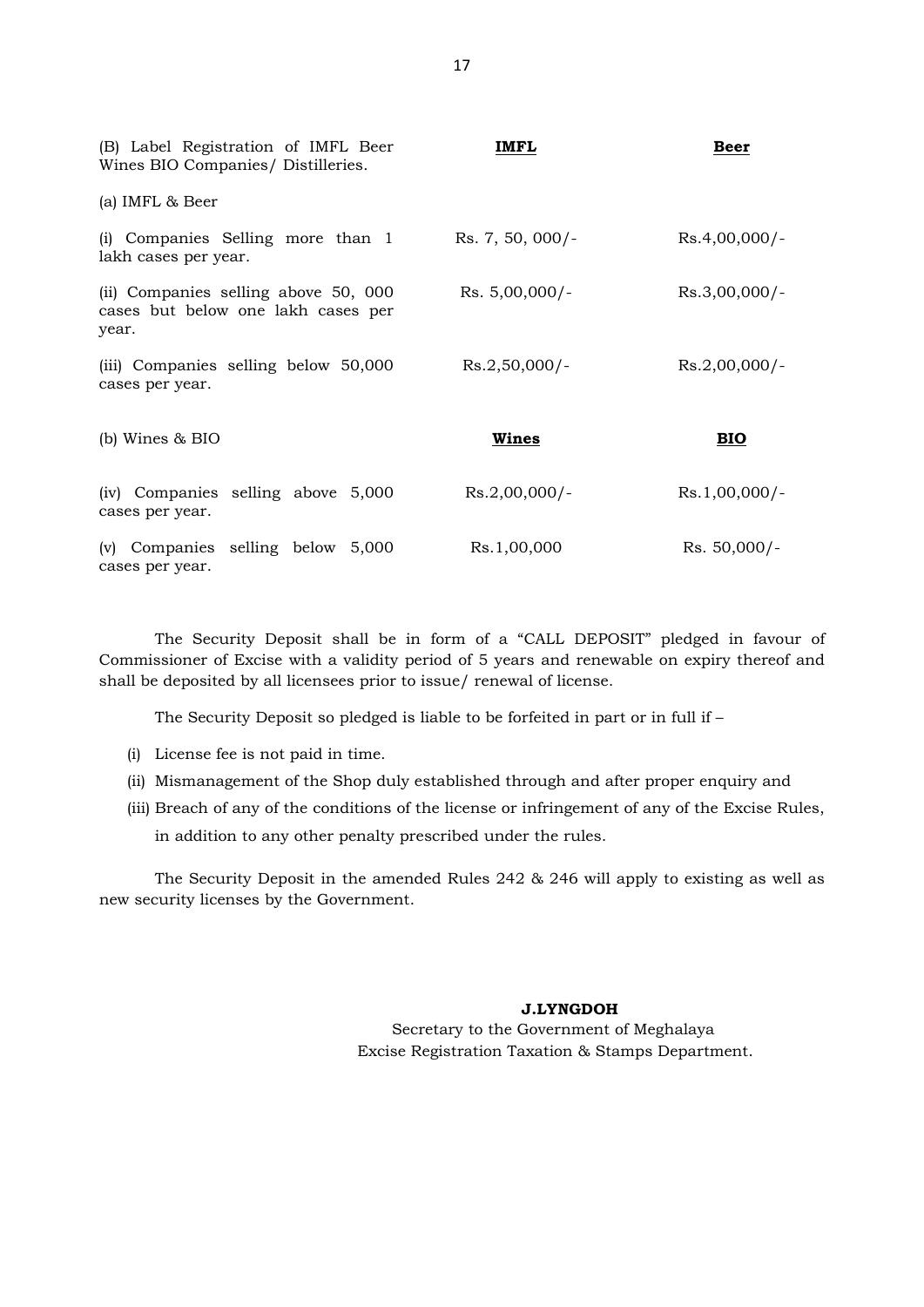# **The 11th October 2010**

**No. ERTS (E) 11/98/262.-** In exercise of the powers conferred by Section 36 of the Meghalaya Excise Act (Assam Act I of 1910 as adapted by Meghalaya), the Governor of Meghalaya is hereby pleased to further amend the Meghalaya Excise Rules (Assam Rules of 1945 as adapted) and amended by Meghalaya hereinafter referred to as the Principal Rules, namely:-

#### (I) **Short title and Commencement –**

- (1) These Rules may be called the Meghalaya Excise (Amendment Rules), 2010.
- (2) They shall come into force with effect from the date of notification.
- (II) **Amendment of Rule 246 -** The rates of security deposit shown in rule 246 (A) of the Principal Rules at clause (A) (i) (ii) (iii) and (iv). The following shall be substituted namely.

| $(A)$ (i) | <b>Bonded Warehouse</b>        |   | $Rs.3,00,000/-$  |
|-----------|--------------------------------|---|------------------|
|           | (ii) Distillery/Bottling Units |   | $Rs. 3,00,000/-$ |
|           | (iii) IMFL retail license      | - | $Rs. 50,000/-$   |
|           | (iv) Bar license               |   | $Rs. 40,000/-$   |

The security deposit shall be made in the form of a fixed deposit which shall remain valid for a period of 5 (five) years pledged in favour of the Commissioner of Excise and shall be renewable on expiry thereof and be deposited by all licensees prior to issue/ renewal of license.

The Notification No. ERTS (E) 11/98/124: dated 3rd July, 2009 stands modified to the extent indicated above.

> Commissioner & Secretary to the Government of Meghalaya. Excise, Registration, Taxation & Stamps Department.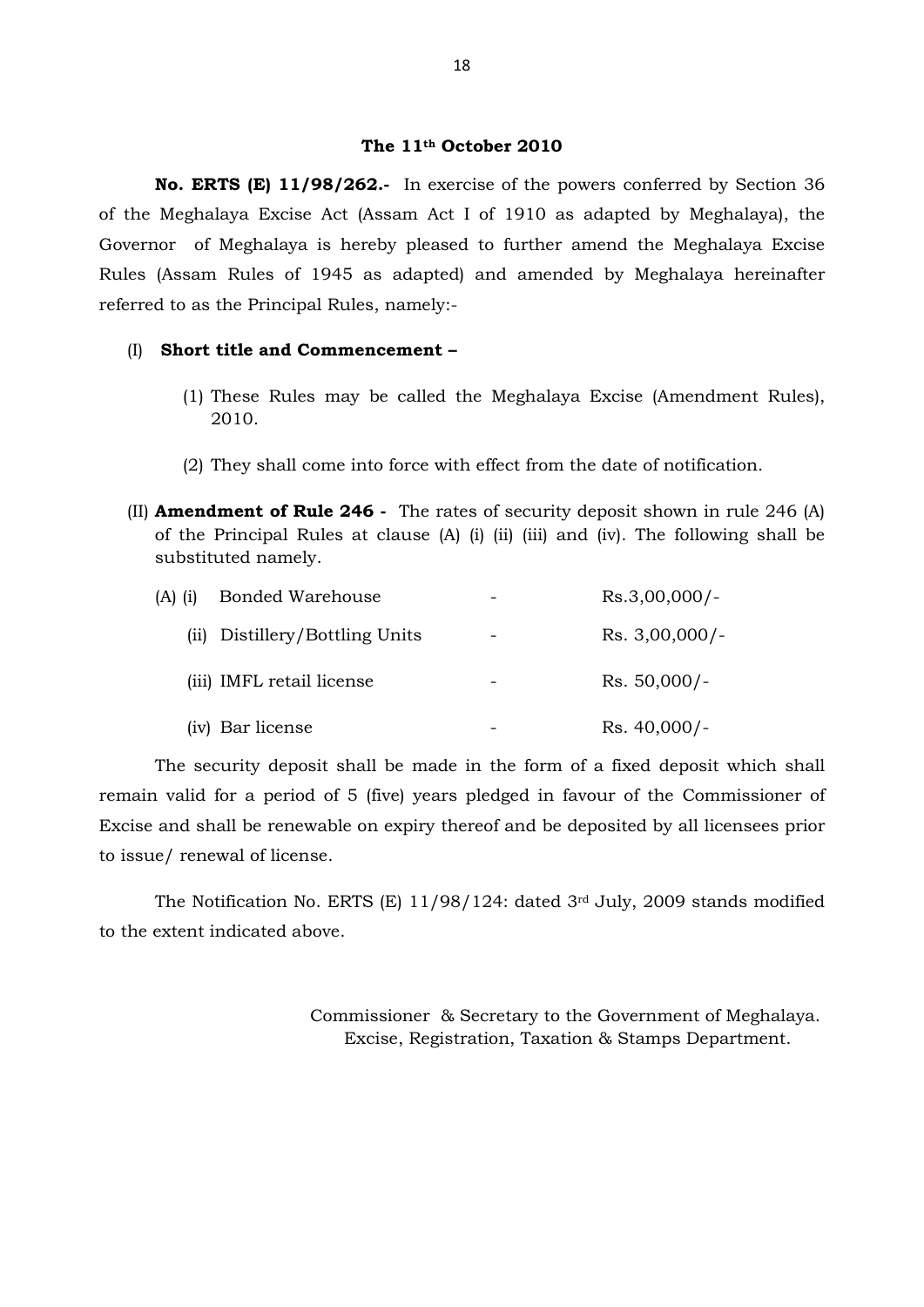#### **NOTIFICATIONS**

The 15th June, 2012.

**No. ERTS (E) 24/2008/34-36 -** In exercise of the powers conferred by Section 36 of the Meghalaya Excise Act (Assam Excise Act I of 1910 as adapted by Meghalaya) and in partial modification of Government Notification No. ERTS (E)24.2008/7, dated. 19.11.2008, the Governor of Meghalaya is hereby pleased to make the following Rules further to amend the Meghalaya Excise Rules, (Assam Excise Rules 1945, as adapted and amended by Meghalaya), hereinafter referred to as the Principal Rules, namely:-

|  | 1. Short title and<br>Commencement | (1) These rules may be called the Meghalaya Excise<br>(Amendment Rules) 2012.                                                    |                                                      |
|--|------------------------------------|----------------------------------------------------------------------------------------------------------------------------------|------------------------------------------------------|
|  |                                    | (2) They shall come into force with immediate effect.                                                                            |                                                      |
|  | 2. Amendment of<br>Rule 210        | In Rule 210 of the Rules, for the existing clauses (a) and (b),<br>the following shall be substituted namely:-                   |                                                      |
|  |                                    | (a) Centralised area<br>(b) Non-Centralised                                                                                      | :- ₹. 2,000/- per annum.<br>:- ₹. 4,000/- per annum. |
|  | 3. Amendment of Rule 243           | In Rule 243 of the Principal Rules, the following shall be<br>substituted, namely:-                                              |                                                      |
|  |                                    | The license fee and fee for renewal of license for Wholesale of<br>Foreign Liquor & Bonded Warehouse ₹.2, 00,000/- per<br>annum. |                                                      |
|  | 4. Amendment of Rule 244           | In rule 244 of the Principal Rules for the existing Table-I, the<br>following shall be substituted, namely:-                     |                                                      |
|  |                                    | License Fee and Renewal Fee for :-                                                                                               |                                                      |
|  |                                    | (i) Retail sale of Foreign liquor - ₹. $60,000/$ - per annum<br>"OFF" the premises.                                              |                                                      |
|  |                                    | (ii) Retail sale of Foreign Liquor "ON" the premises:-                                                                           |                                                      |
|  |                                    | (a) Bar License for starred Hotels                                                                                               | = ₹. $60,000$ /- per<br>annum.                       |
|  |                                    | (b) Bar License for non-starred<br>Hotels, Restaurants, Clubs<br>Theatres, Cinemas, etc.                                         | $= ₹.45,000/$ - per<br>annum                         |
|  |                                    | (iii) Canteen, license under Canteen                                                                                             | $=$ ₹.30,000/- per<br>annum.                         |
|  |                                    | (iv) Distillery                                                                                                                  | = ₹.1,35,000/-<br>per annum                          |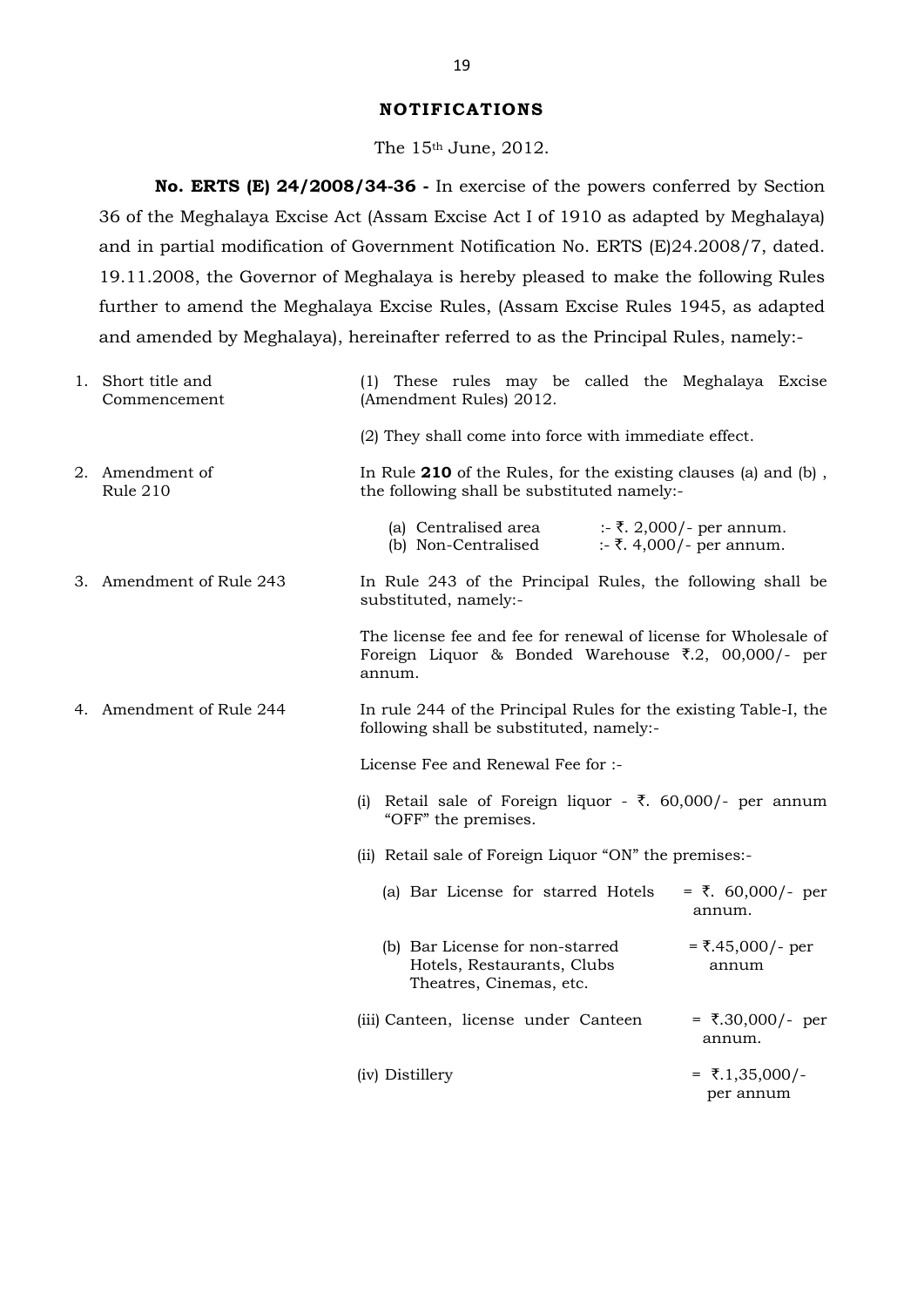| 5. Amendment of Rule 252       | In the Principal Rule, in Rule 252:-                                                                                                                                                                                                                                                                                               |
|--------------------------------|------------------------------------------------------------------------------------------------------------------------------------------------------------------------------------------------------------------------------------------------------------------------------------------------------------------------------------|
|                                | (1) In sub rule (i) for the words and figures<br>" ₹.1,30,000/-" The word and figure "= ₹.1,70,000/-" shall<br>be substituted (ii) in sub-rule.                                                                                                                                                                                    |
|                                | (2) for the words and figure = $\overline{\xi}$ .1,30,000/-, the word and<br>figure "= $\overline{\mathbf{z}}$ .1,70,000/-" shall be substituted.                                                                                                                                                                                  |
| 6. Amendment of Rule 253 & 254 | In Rule 253 & 254 of the Principal Rules the following shall<br>be substituted, namely:-                                                                                                                                                                                                                                           |
|                                | Wholesale of Denature Spirit: $=\overline{\mathbf{z}}.10,000$ - per annum.                                                                                                                                                                                                                                                         |
|                                | Retail Sale of Denature Spirit: $= ₹.4,000/$ - per annum.                                                                                                                                                                                                                                                                          |
| 7. Amendment of Rule 256.      | For Rule 256 of the Principal Rules, the following shall be<br>substituted, namely:-                                                                                                                                                                                                                                               |
|                                | "Fees for a licensed sale of Rectified Spirit": The fee for<br>license issue to Chemist and Druggist and other firms or<br>persons for Wholesale of pure rectified spirit for medicinal,<br>industrial or scientific purposes shall be = " $\overline{\mathbf{3}}$ .2,500/-"<br>and<br>for Retail Sale shall be "₹.1,500/-"        |
| 8. Amendment of Rule 258       | For Rule 258 of the Principal Rules, the following shall be<br>substituted namely:-                                                                                                                                                                                                                                                |
|                                | "The Fees for a licensed sale of Medicated Wines by<br>licensed dealer"; The holder of a license for the sale of<br>medicated wine and similar preparations mentioned in Order<br>35 (5) shall pay an annual fee as Government may from time<br>to time by notification fix subject to minimum of $\overline{\mathbf{3}}$ .2,000/. |
| 9. Amendment of Rule 261       | For <b>Rule 261</b> of the Principal Rules, the following shall be<br>substituted, namely:-                                                                                                                                                                                                                                        |
|                                | "Fees for a Bhang licensed medicinal purposes":<br>The<br>holder of license for the possession of duty paid Bhang and<br>other intoxicating drugs except liquor, for the manufacture of<br>bona fide medicinal preparations there from, and for the<br>possession and sale of bona fide medicinal preparations of                  |

Bhang and other intoxicating drugs except liquor to his own patient for bona fide medicinal purposes by a medical Practitioner, Chemist, Druggist, Kaviraj or Hakkim shall pay an annual fee as Government may from time to time by

notification fix subject to a maximum of ₹.2,000/-